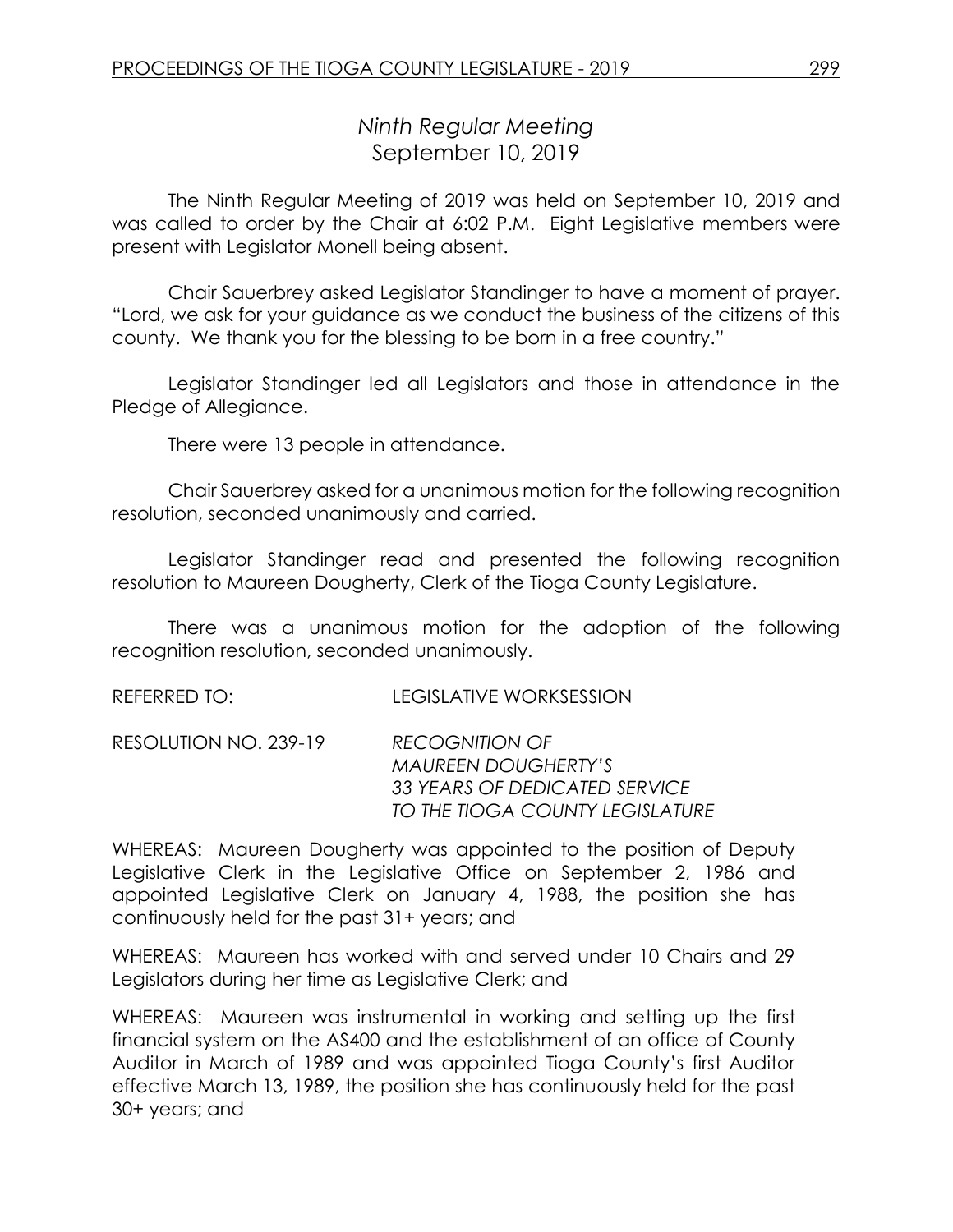WHEREAS: In 2014 the County undertook a major upgrade to the County's financial system with Maureen being the Project Manager and very instrumental in securing and implementing yet another new financial system from Tyler Technologies (MUNIS), which went live in 2015. This was a tedious project and took many many hours of time, which involved early mornings, late nights and weekends to see this project through; and

WHEREAS: Maureen worked very closely with the Towns and Villages on many projects including a financial system for the Village of Owego that the County installed; and

WHEREAS: Maureen has been dedicated and loyal in the performance of her duties and responsibilities in the Legislative Office. She has earned the respect of her colleagues and peers throughout Tioga County, as well as State and Local officials; and

WHEREAS: Maureen will retire on September 14, 2019; therefore be it

RESOLVED: That the Tioga County Legislature, on its own behalf, as well as on behalf of the citizens of Tioga County, express sincere gratitude to Maureen Dougherty for her 33 years of dedicated and loyal service to the residents of Tioga County; and be it further

RESOLVED: That this resolution be spread upon the minutes of this meeting and a certified copy be presented to this outstanding employee, Maureen Dougherty.

# ROLL CALL VOTE

Unanimously Yes – Legislators Standinger, Sullivan, Weston, Balliet, Hollenbeck, Mullen, Sauerbrey and Roberts.

No – None.

Absent – Legislator Monell

RESOLUTION ADOPTED UNANIMOUSLY.

Legislator Standinger spoke. "Maureen has been an excellent asset to the Legislature. When I came on the Legislature seven years ago, she was the go to person because she knows everything about what is going on. She can be grumpy at times, but she makes up for it. She has a heart of gold. We are going to miss you."

Legislator Weston spoke. "Thank you very much for a job well done. We certainly appreciate it. We will probably see you in the future, as I am sure the County will still know that you are representing them."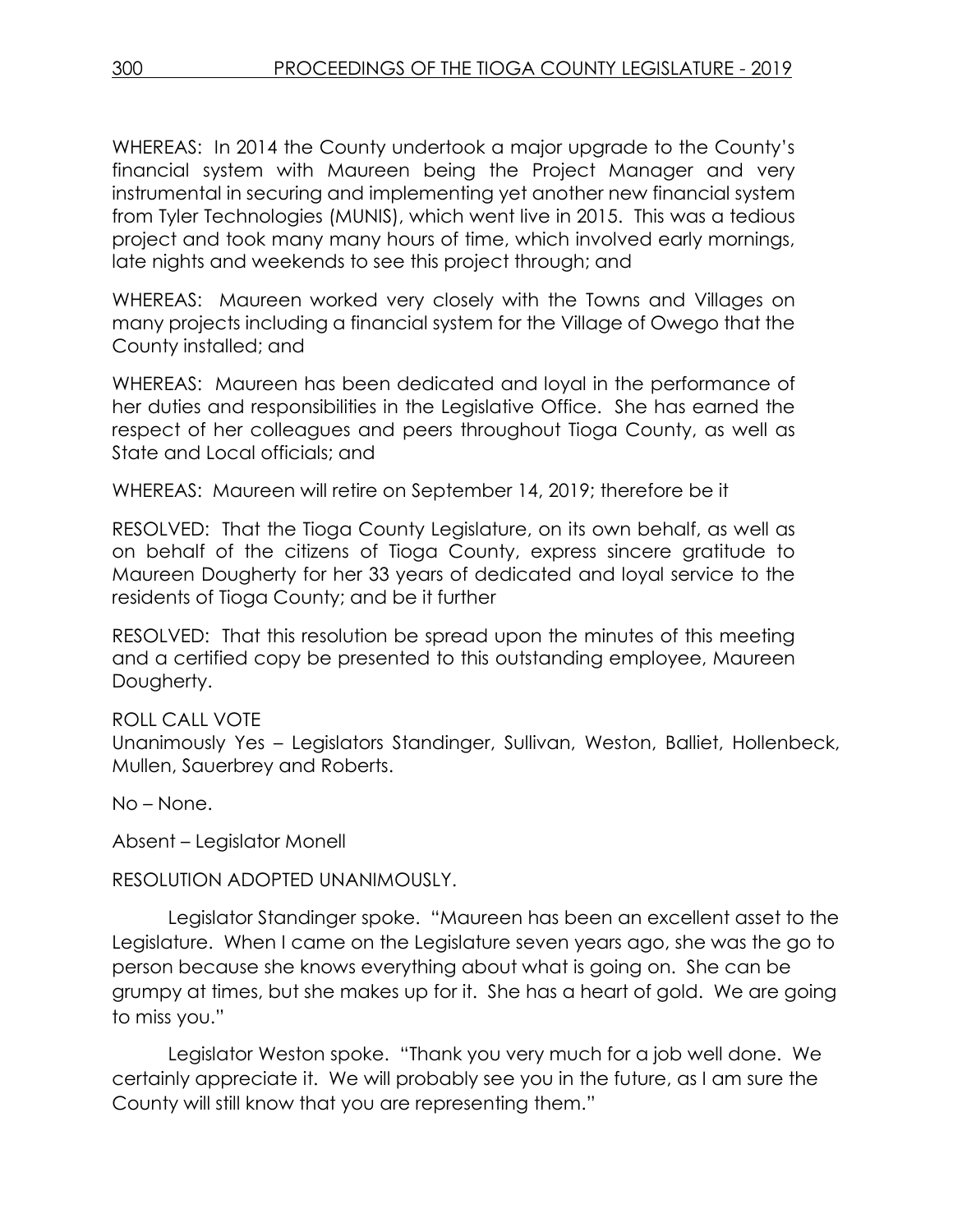Maureen Dougherty spoke. "Thank you very much for the recognition resolution and for the kind words from Bill and Dale. Much appreciated.

"First and foremost, I am thankful to God for giving me the opportunity and pleasure to serve the Tioga County Legislature for 33 years. I am thankful for my sons and grandchildren who have been there for me and supported me through the years. I am grateful to Craig who has been there for me to support me.

"I would like to posthumously recognize those who made this endeavor possible for me and that is General Lyon who had the forethought to approach me and ask me to work in the Legislative Office back in 1986 as a Deputy Legislative Clerk. I would also like to recognize Leon Thomas who was very instrumental in helping me get my career with the Legislature off the ground and running. There are many other Legislators, who have come and gone over the past 33 years, who have made an indelible impression on me and I am grateful for their support of me.

"To the current Legislature, I am humbled and honored to have served you over the past several years and I am very grateful for the opportunity you have given me.

"To my fellow Department Heads, I have been honored to serve alongside each of you over the years and work as a team together on many projects throughout the County. The most recent one in the last few years being the new financial system that Tioga County has embarked on.

"To the employees of Tioga County, I am grateful to have worked with many of you. We have a great employee base here in Tioga County and there are so many wonderful people, who have worked and are working for Tioga County.

"I would like to recognize and thank the following employees who have made a huge influence on me for both their work ethics and for being exceptionally wonderful people who have worked with me over the years.

"First and foremost, Amy Poff, who I just cannot say enough about. Amy is a truly wonderful person.

"To Rita Hollenbeck, who just completely amazes me with her expertise and knowledge on finances and for also being a truly great friend.

"To the Buildings and Grounds crew; Mike, Dave, Josh, Tom and others. They are incredible at what they do and have done for the County for keeping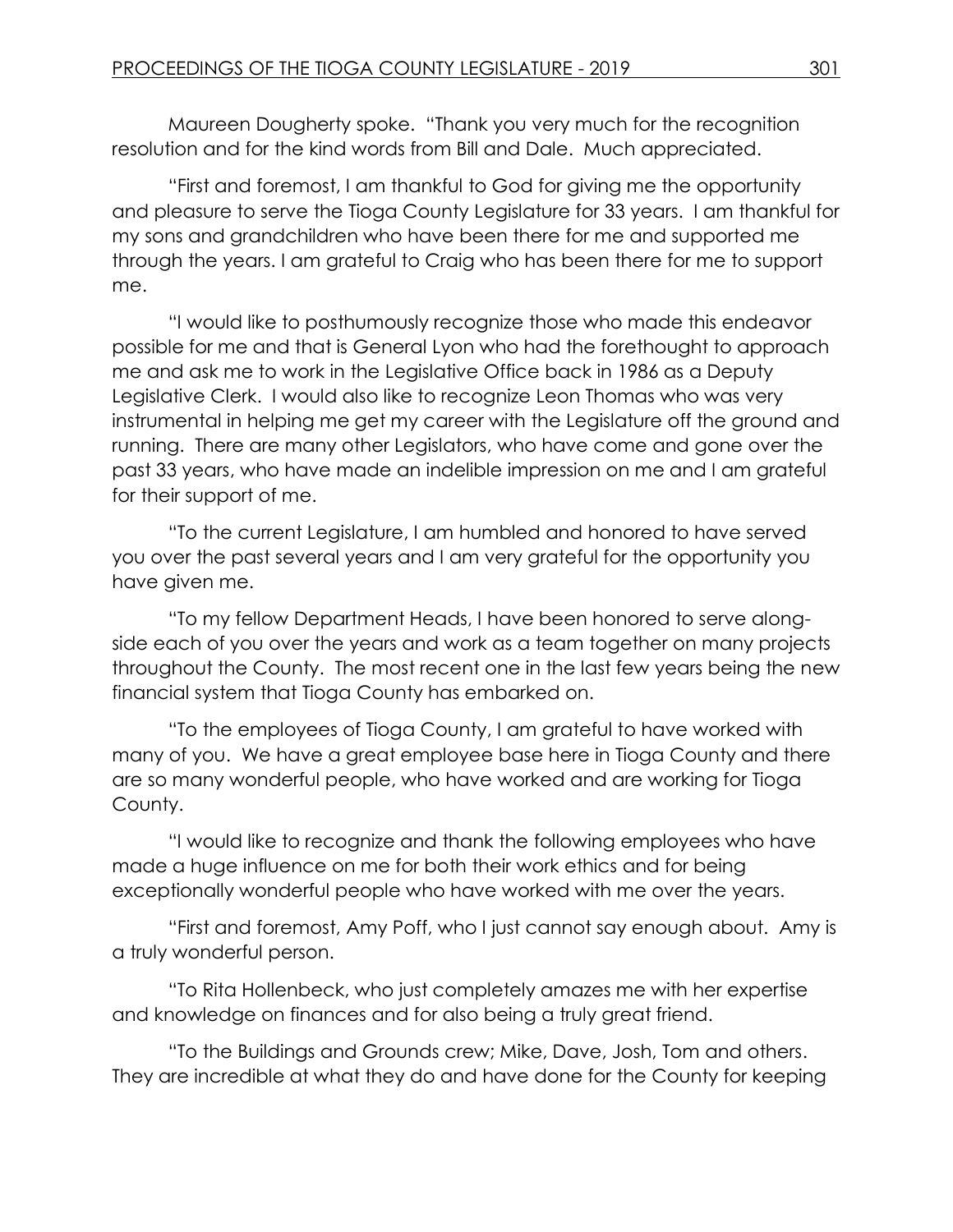the grounds and buildings functioning. They have rescued me several times and are some of the most wonderful people I have ever dealt with.

"To Judy Quigley, former County Attorney, who made a great impression on me with her knowledge and wit and who helped me in so many ways with legal issues and grounding me when I felt I was sinking.

"As the resolution stated, I have worked under 10 Chairs and 29 Legislators during my tenure as Legislative Clerk. Some of which has been challenging to say the least. Legislator Bud Oliver was instrumental in helping me set up the first financial system on the AS400 back in the late 80's and helped establish the County Auditor position for Tioga County, which I was the first officially appointed County Auditor for Tioga County. And, then of course, the new MUNIS financial system that we switched over to and that I was the Project Manager for.

"I have worked with towns and villages over the years and at the State level on many issues.

"I took the policy handbook as part of the County and made that into an Employee Handbook that is more user-friendly.

"I spent many early mornings during the winters making phone calls to Departments regarding closing of the County due to snow until we went to a robocall system. It was a wonderful thing waking up to Mike Jackson at 5:30 or so in the morning to help me get the phone tree going.

"There are so many things that happened over 33 years, but know that I am grateful for my years of service to Tioga County. It has not only been a job, it has been my every waking moment for the past 33 years. It has been like a family to me and I am not sure what I am going to do when I wake up next week and do not have to come here and walk the halls of 56 Main Street.

"I will truly miss working here and all the wonderful people that have etched some incredible memories for me.

"Thank you again to the Legislature for their faith in appointing me to serve the County and relying on me to run the ship for as long as I have. Thanks".

Chair Sauerbrey noted the following three proclamations on National Preparedness Month, National Alcohol Substance Abuse Recovery Month in Tioga County, and National Suicide Prevention Awareness Month in Tioga **County**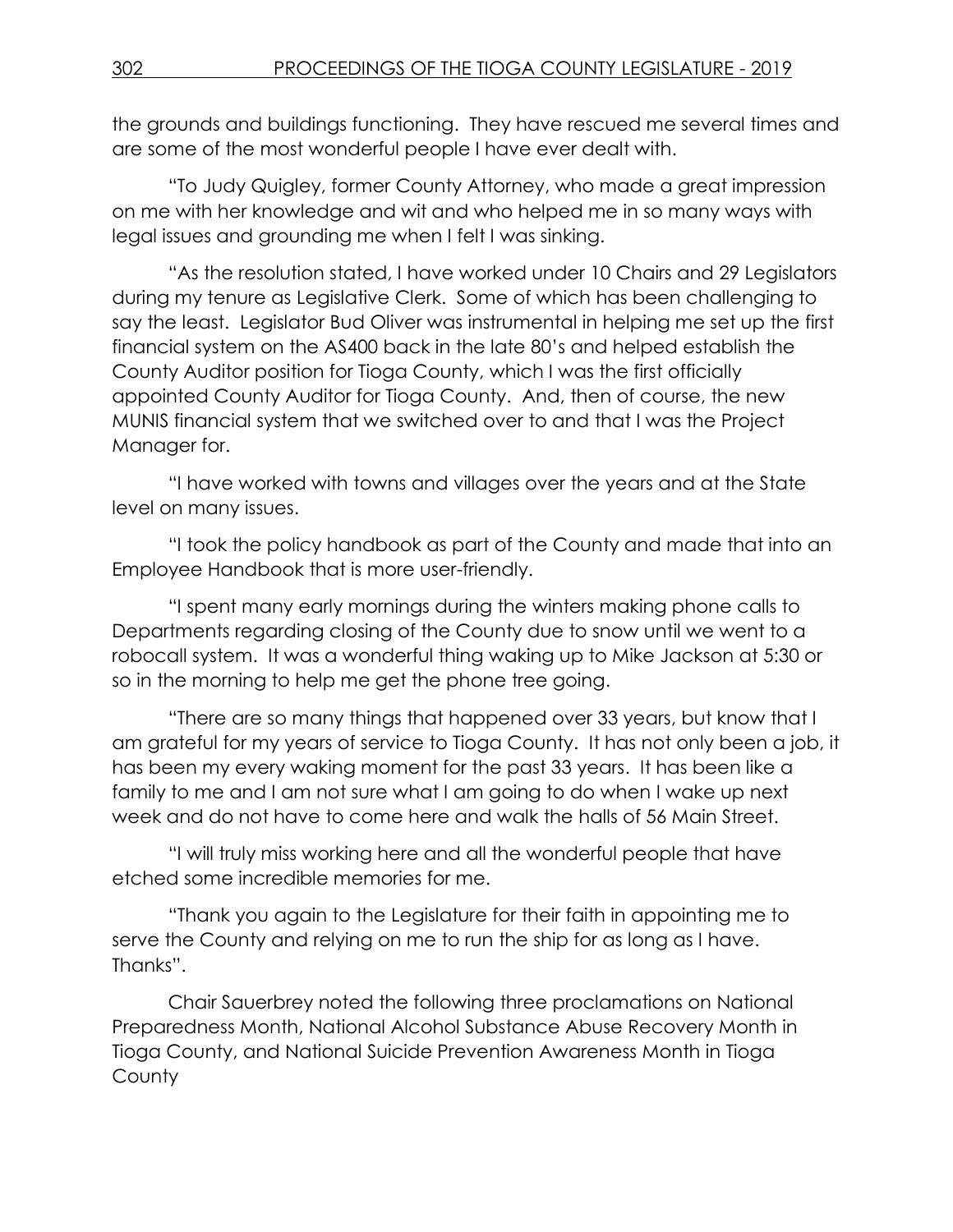# **COUNTY OF TIOGA EXECUTIVE PROCLAMATION**

WHEREAS: September is nationally recognized as National Preparedness Month; and

WHEREAS: In 2011, Tioga County experienced significant damage as a result of Hurricane Irene and Tropical Storm Lee moving through the Southern Tier. Recent local and national events also highlight the devastation natural disasters can cause; and

WHEREAS: Threats can come in many forms including natural disasters, terrorist attacks and pandemic disease outbreaks; and

WHEREAS: Community preparedness improves the ability of municipalities and emergency agencies to respond to disasters, secure necessary resources and quickly recover; and

WHEREAS: Trained Medical Reserve Corps volunteers are vital in events and can be called upon in hazards that pose a threat to the public's health; and

WHEREAS: Tioga County Public Health recommends citizens prepare well thought out plans for communications, sheltering in place and a strategy of escape; therefore

The TIOGA COUNTY LEGISLATURE, County of Tioga, does hereby proclaim the month of September 2019 as:

# **NATIONAL PREPAREDNESS MONTH**

and urges all citizens of our County to become more involved in preparing together as a community. Disasters don't plan ahead, but you can.

#### **COUNTY OF TIOGA EXECUTIVE PROCLAMATION**

WHEREAS: Prevention, treatment and recovery efforts improve the community's welfare and provide renewed outlook on life for those who, along with their family and friends, struggle with substance use disorders; and

WHEREAS: 7.7 million adults have a co-occurring mental health and substance use disorder; and

WHEREAS: Of the 20.3 million adults in the United States with a substance use disorder, 37.9% also have a co-occurring mental health disorder; and

WHEREAS: Substance abuse negatively affects children, families and loved-ones and takes a great toll on our society economically and in terms of safety; and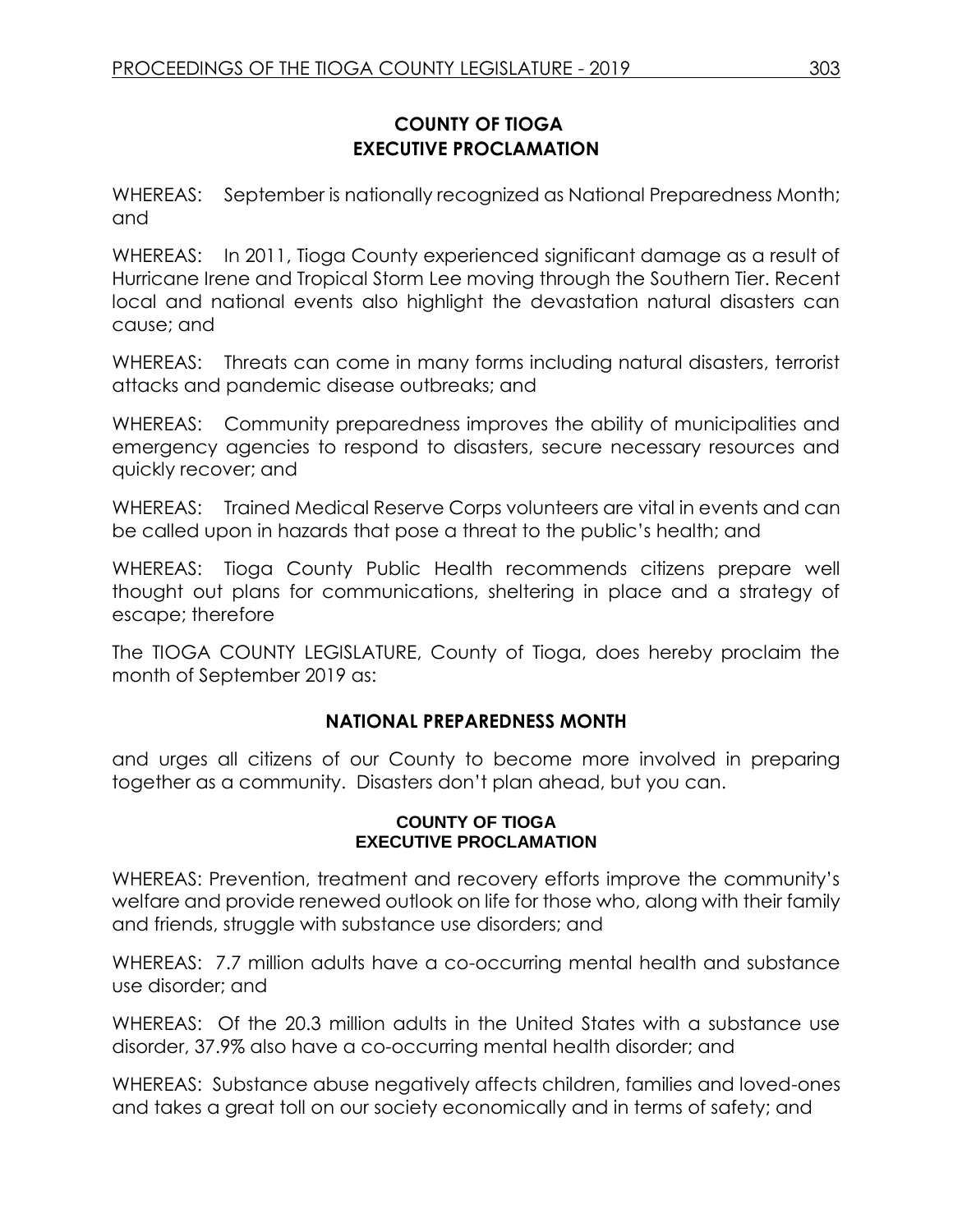WHEREAS: Studies have indicated that people who made an effort to get treatment, but did not receive it, were concerned that receiving treatment might cause neighbors and community members to have negative opinions of them; and

WHEREAS: Fear and stigma continue to be barriers to seeking help for an addiction; and

WHEREAS: CASA - Trinity provides prevention, education, advocacy, early intervention and referral services for individuals, friends or family members who are living with an addiction; and

WHEREAS: Tioga County Department of Mental Hygiene remains eager and prepared to provide treatment for Tioga County Citizens who choose to work toward recovery for a substance use disorder; and

WHEREAS: Such education and raising awareness is essential in overcoming misconceptions and achieving long-term recovery; and

WHEREAS: To help achieve this goal, the US Department of Health and Human Services, the Substance Abuse and Mental Health Services Administration, the White House Office of National Drug Control Policy, the New York State Office of Alcoholism and Substance Abuse Services, and the Tioga County Department of Mental Hygiene invite all Tioga County residents to participate in the 30<sup>th</sup> anniversary of National Alcohol and Drug Addiction Recovery Month; therefore

The TIOGA COUNTY LEGISLATURE, County of Tioga, does hereby proclaim the month of September 2019 as:

# **NATIONAL ALCOHOL SUBSTANCE ABUSE RECOVERY MONTH IN TIOGA COUNTY**

# **COUNTY OF TIOGA EXECUTIVE PROCLAMATION**

WHEREAS: The citizens of Tioga County value the overall health and well-being of all the residents of Tioga County and are proud to support the observance of National Suicide Prevention Awareness Month; and

WHEREAS: Suicide is the 12<sup>th</sup> leading cause of death in New York State; and

WHEREAS: Suicide is the second leading cause of death for ages 15-34 and fourth leading cause of death for ages 35-54; and

WHEREAS: Almost six times as many people died by suicide in New York in 2017 than in alcohol related motor vehicle accidents; and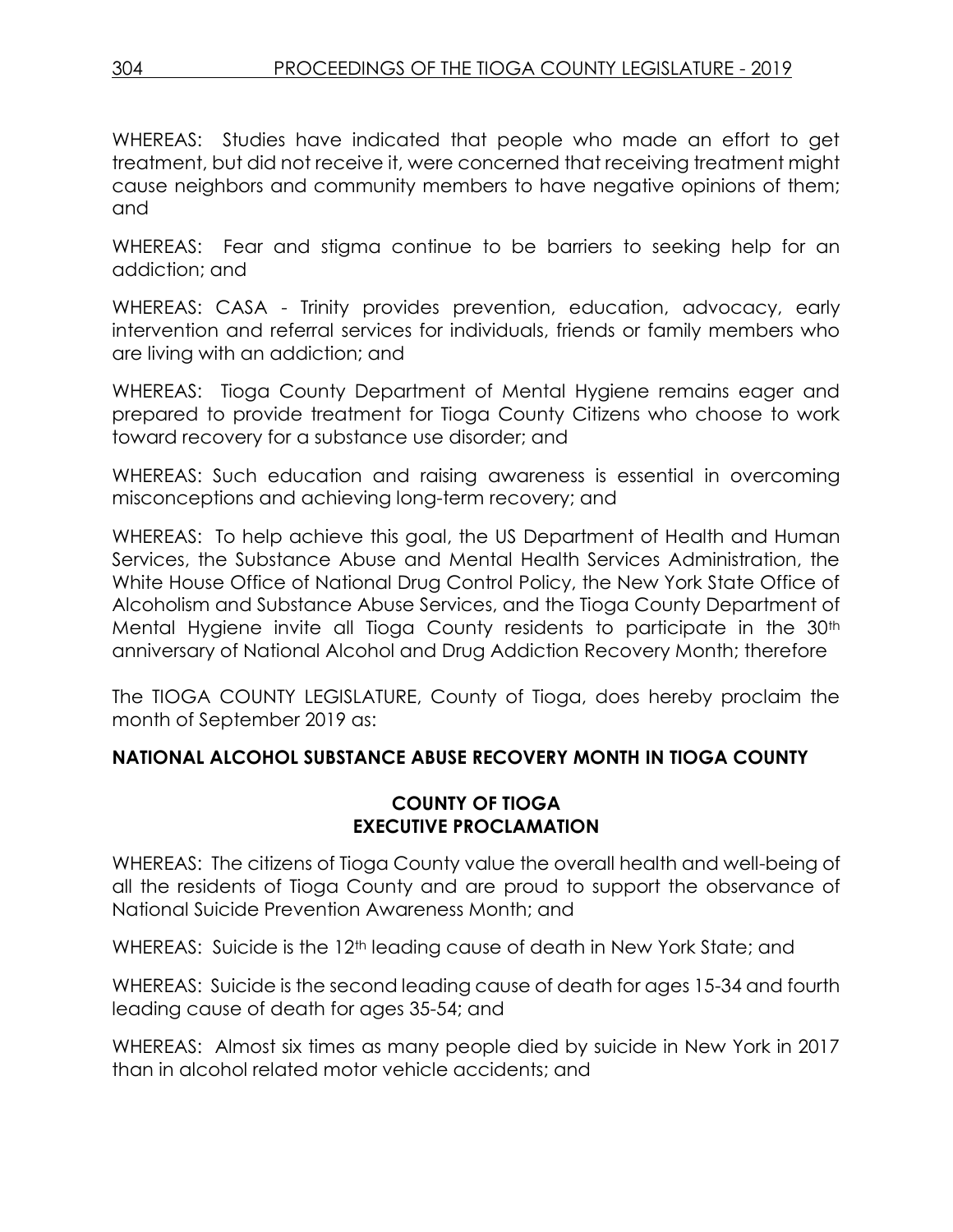WHEREAS: Suicide claims the lives of over 1,696 New Yorkers each year, or an average of one person dies of suicide every five hours in the state; and

WHEREAS: The total deaths to suicide reflect a total of 34,028 years of potential life lost before age 65; and

WHEREAS: Stigma works against Suicide Prevention by discouraging persons at risk from seeking lifesaving help; and

WHEREAS: Most suicides are preventable; and

WHEREAS: Tioga County Suicide Prevention Coalition's mission is to increase awareness, provide education, training, resources and coordinate community services to the public; and

WHEREAS: Tioga County is no different than any other community in the country, but chooses to publicly state and place our full support behind local educators, mental health professionals, and parents, as partners in supporting our community in simply being available to one another; therefore

The TIOGA COUNTY LEGISLATURE, County of Tioga, does hereby proclaim the month of September 2019 as:

# **NATIONAL SUICIDE PREVENTION AWARENESS MONTH IN TIOGA COUNTY**

Legislator Standinger spoke. "Out front of this building, there are 660 flags and those represent the 22 veterans a day that take their own life. That is one year's worth of veterans. Each flag represents the death of a veteran due to suicide. This was set up by Tioga County Veterans Officer Mike Middaugh and is going to be an annual thing. When you look at those flags, think about that; 660 people per year who have served our Country".

There was no privilege of the floor.

Legislator Sullivan made a motion to approve the minutes of August 13, 2019, seconded by Legislator Weston and carried.

Chair Sauerbrey stated all Legislative Committees met this month and the minutes are or will be on file with the Clerk of the Legislature.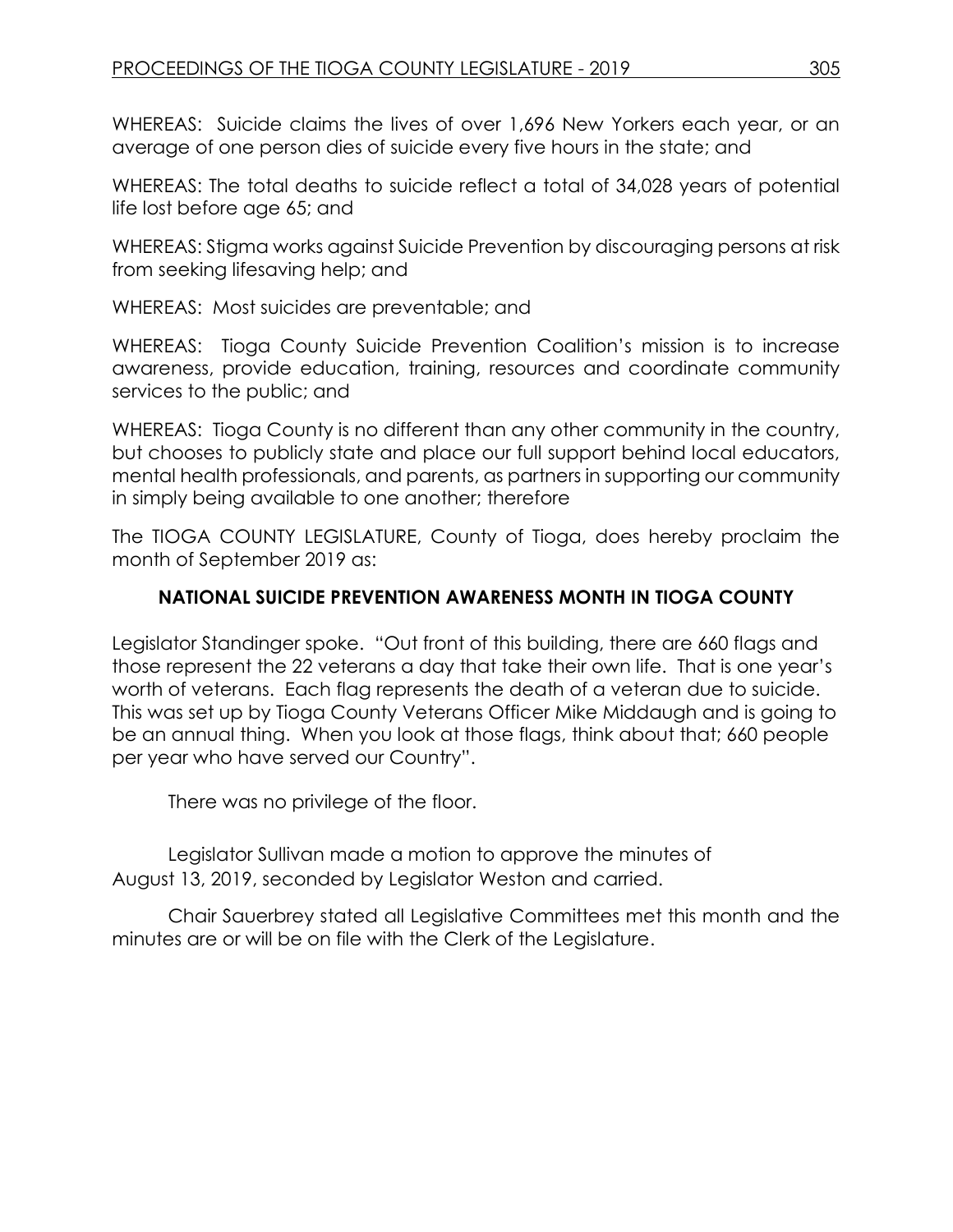Legislator Weston moved for the adoption of the following resolution, seconded by Legislator Hollenbeck.

REFERRED TO: FD&P COMMITTEE

RESOLUTION NO. 240-19 *DESIGNATION OF TIOGA COUNTY LOCAL DEVELOPMENT CORPORATION, D.B.A. TIOGA COUNTY TOURISM, AS AUTHORIZED TOURISM PROMOTION AGENCY FOR 2020*

WHEREAS: The Tioga County Local Development Corporation, d.b.a. the Tioga County Tourism Office, is the not-for-profit corporation that develops and implements a tourism promotion and marketing program for the county; and

WHEREAS: The Tioga County Tourism Office coordinates with the state in its tourism grants program; and

WHEREAS: The New York State tourism grants program is designed to encourage tourism promotion throughout the regions of New York State; and

WHEREAS: The guidelines for this local assistance program require counties to appoint an official Tourism Promotion Agency (TPA); therefore be it

RESOLVED: That the Tioga County Tourism Office be and hereby is designated by the Tioga County Legislature as their Tourism Promotion Agency for the 2020 budget year and authorized to make application for and receive grants on behalf of the county pursuant to the New York State Tourism Promotion Act.

ROLL CALL VOTE

Yes – Legislators Standinger, Sullivan, Weston, Balliet, Hollenbeck, Mullen, Sauerbrey and Roberts.

No – None.

Absent – Legislator Monell.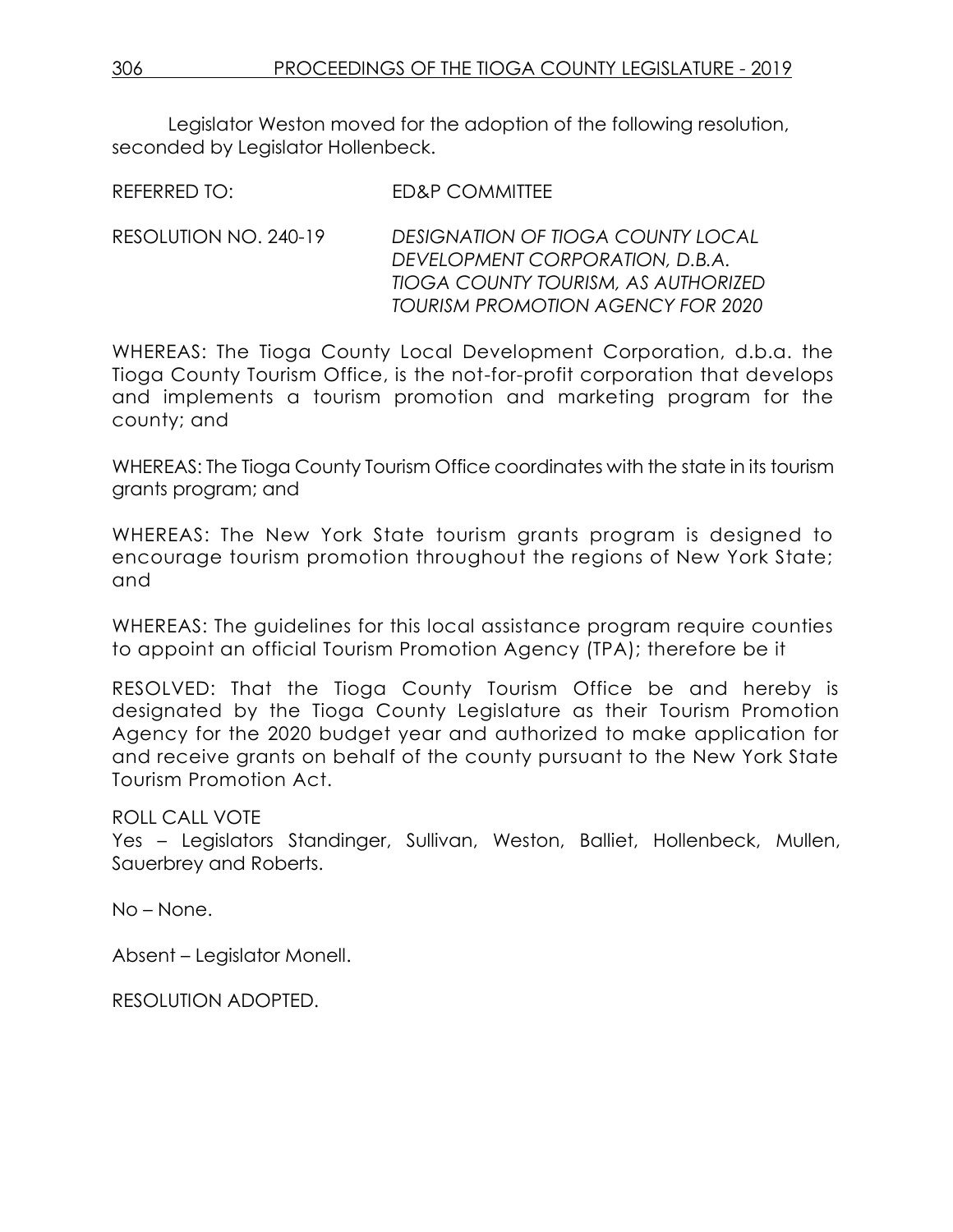Legislator Sullivan moved for the adoption of the following resolution, seconded by Legislator Mullen.

REFERRED TO: ADMINISTRATIVE SERVICES COMMITTEE

RESOLUTION NO. 241-19 *ESTABLISH EQUALIZATION RATES*

RESOLVED: That under the provisions of Section 804 of the Real Property Tax Law, equalization rates for the purpose of apportioning 2020 County taxes among the several Towns are hereby established as follows:

| Town of Barton               | 84.00  |
|------------------------------|--------|
| <b>Town of Berkshire</b>     | 100.00 |
| Town of Candor               | 97.00  |
| <b>Town of Newark Valley</b> | 68.00  |
| <b>Town of Nichols</b>       | 26.00  |
| Town of Owego                | 72.50  |
| Town of Richford             | 98.00  |
| Town of Spencer              | 90.00  |
| Town of Tioga                | 6.40   |

ROLL CALL VOTE

Yes – Legislators Standinger, Sullivan, Weston, Balliet, Hollenbeck, Mullen, Sauerbrey and Roberts.

No – None.

Absent – Legislator Monell.

RESOLUTION ADOPTED.

Legislator Standinger moved for the adoption of the following resolution, seconded by Legislator Sullivan.

| REFERRED TO:          | <b>HEALTH &amp; HUMAN SERVICES COMMITTEE</b><br><b>LEGAL COMMITTEE</b>                                                                                                            |
|-----------------------|-----------------------------------------------------------------------------------------------------------------------------------------------------------------------------------|
| RESOLUTION NO. 242–19 | AUTHORIZING EXECUTION OF AN INDEMNITY<br>AGREEMENT BETWEEN THE COUNTY OF GENESEE<br>DEPARTMENT OF MENTAL HEALTH AND THE<br>COUNTY OF TIOGA DEPARTMENT OF MENTAL<br><b>HYGIFNF</b> |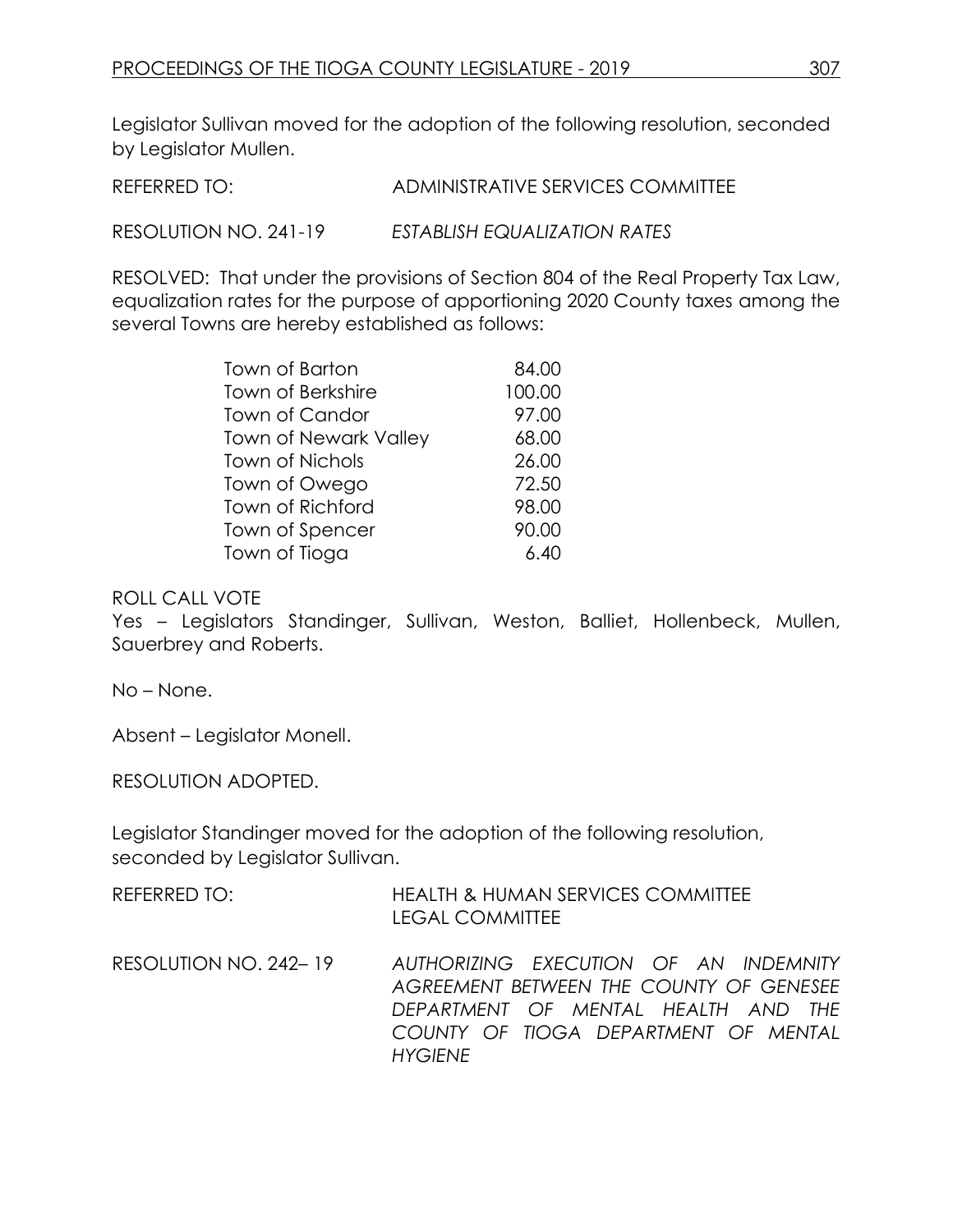WHEREAS: The County of Genesee Department of Mental Health ("Genesee") is (i) acting as lead agency in the development of a behavioral health care cooperative ("BACC") under the New York State Delivery System Reform Incentive Payment Program ("DSRIP") known as Integrity Partners for Behavioral Health ("Integrity Partners"), (ii) acting as lead agency for receipt and disbursement of funds under a Value Based Payments Readiness Program Agreement ("VBPR"), and (iii) executing, delivering and performing the VBPR as its lead agency all of which exposes Genesee to bearing the primary financial risk associated with pursuing a state-sponsored initiative under DSRIP; and

WHEREAS: The County of Tioga Department of Mental Hygiene ("Tioga") wishes to provide for the indemnification of Genesee for Tioga's part in participating in Integrity Partners; and

WHEREAS: It is prudent, necessary, and in the public interest for Tioga to obligate itself contractually to indemnify, hold harmless Genesee in order to induce Genesee to serve and to continue to serve the interests of Tioga, as well as its own interests, in developing of Integrity Partners; the exemption, delivery and performance of the VBPR; and managing the receipt and disbursement of funds under the VBPR; therefore be it

RESOLVED: That the execution of an Indemnification Agreement as approved by the County Attorney between Genesee and Tioga is hereby authorized for the duration of its obligations as a participant in the Integrity Partners program.

ROLL CALL VOTE

Yes – Legislators Standinger, Sullivan, Weston, Balliet, Hollenbeck, Mullen, Sauerbrey and Roberts.

No – None.

Absent – Legislator Monell.

RESOLUTION ADOPTED.

Legislator Roberts moved for the adoption of the following resolution, seconded by Legislator Standinger.

| REFERRED TO:          | <b>PUBLIC WORKS</b><br><b>FINANCE/LEGAL COMMITTEE</b>                  |
|-----------------------|------------------------------------------------------------------------|
| RESOLUTION NO. 243-19 | AWARD CONTRACT FOR<br>CLEANING SERVICES FOR<br><b>COUNTY BUILDINGS</b> |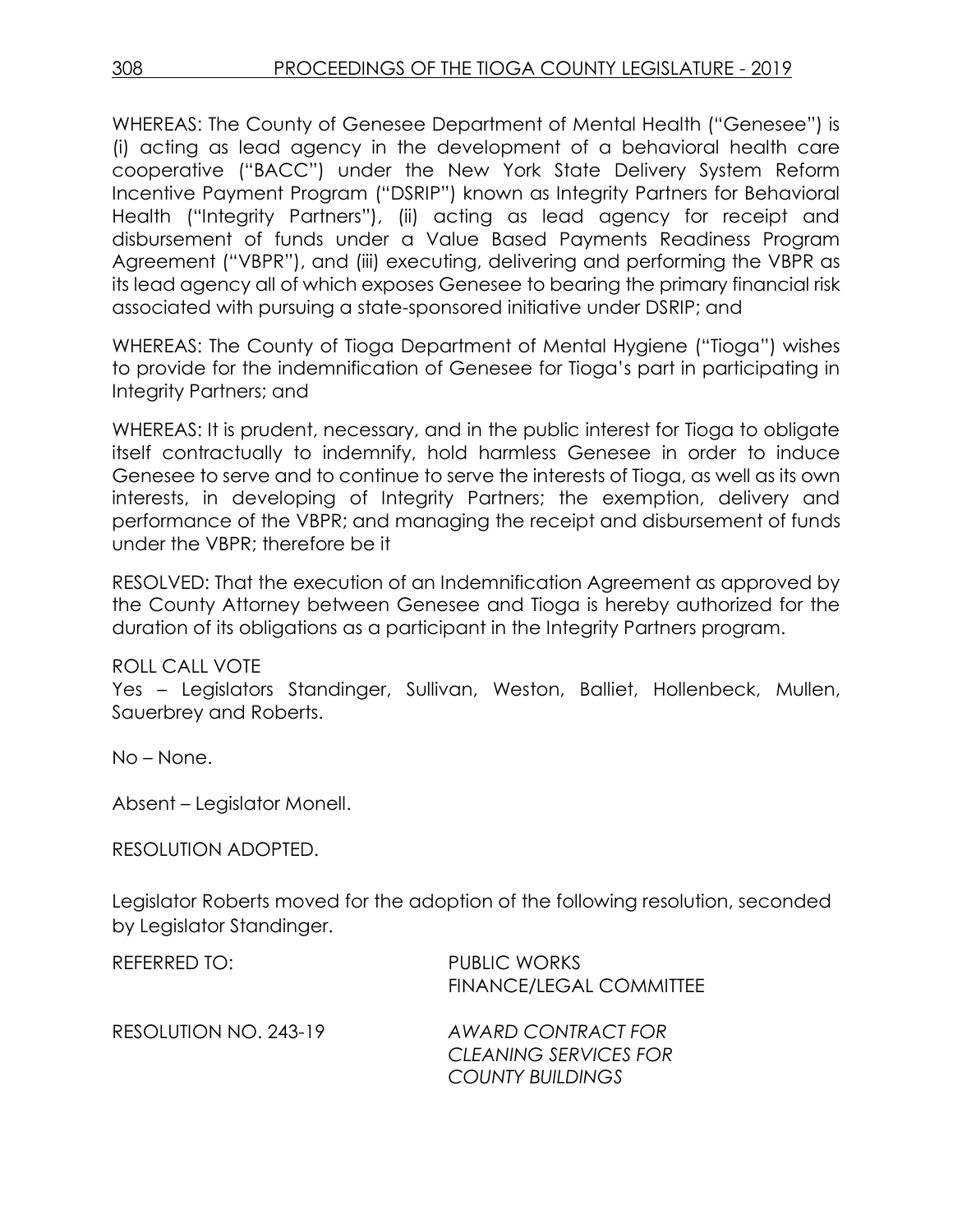WHEREAS: The Commissioner of Public Works received only one sealed bid for cleaning services for the County Buildings on Wednesday, August 14, 2019 at 11:00 AM and the bid was as follows:

# **GDI Services**

Johnson City, NY

| COB, B&G & DPW | HHS & PSB     | Clerk's, CH, CHA ALL BUILDINGS |              |
|----------------|---------------|--------------------------------|--------------|
| *\$77,208.00   | *\$149,400.00 | *\$117,180.00                  | \$343,788.00 |

And

WHEREAS: The Commissioner of Public Works reviewed the bid; therefore be it

RESOLVED: That the Tioga County Legislature award the cleaning bid for all buildings to GDI Services in the amount of \$343,788.00 to be paid out of HHS Buildings Account A1621 540140 and all other buildings out of Buildings & Grounds Contracting Services account A1620 540140 for a term of two years commencing upon adoption of this resolution with price adjustment by the increase in prevailing wages at end of first year.

ROLL CALL VOTE

Yes – Legislators Standinger, Sullivan, Weston, Balliet, Hollenbeck, Mullen, Sauerbrey and Roberts.

No – None.

Absent – Legislator Monell.

RESOLUTION ADOPTED.

Legislator Roberts moved for the adoption of the following resolution, seconded by Legislator Standinger.

| REFERRED TO:          | <b>PUBLIC WORKS COMMITTEE</b>                                                                                                                                                                                                                   |
|-----------------------|-------------------------------------------------------------------------------------------------------------------------------------------------------------------------------------------------------------------------------------------------|
| RESOLUTION NO. 244-19 | AUTHORIZING THE IMPLEMENTATION AND<br>FUNDING IN THE FIRST INSTANCE 100% OF THE<br>FEDERAL AID AND STATE "MARCHISELLI"<br><b>PROGRAM-AID ELIGIBLE COSTS OF A</b><br><b>TRANSPORTATION FEDERAL-AID PROJECT AND</b><br><b>APPROPRIATING FUNDS</b> |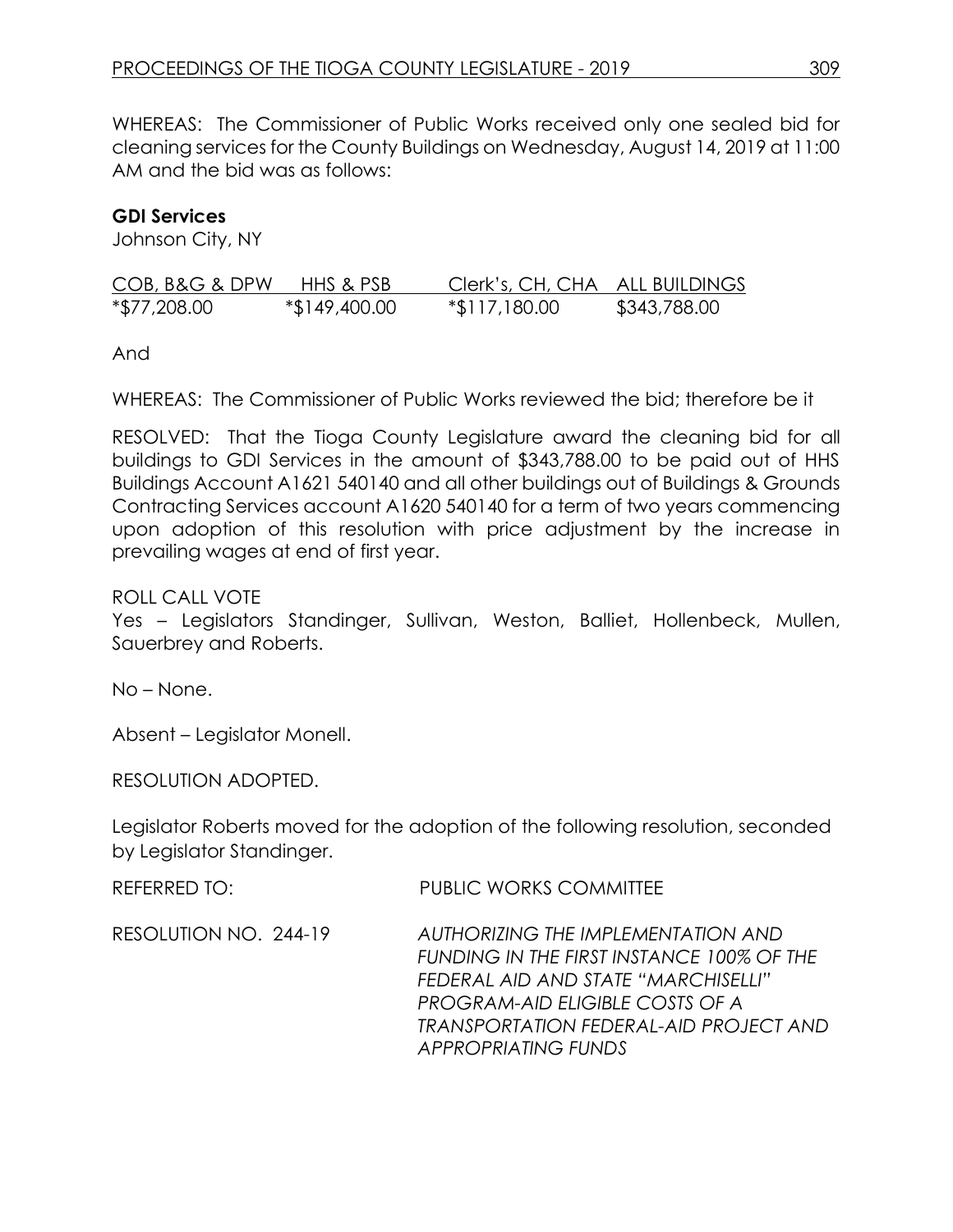WHEREAS: A project for the Tioga County Bridge Preventative Maintenance Program (2018), PIN 9754.28 (the Project) is eligible for funding under Title 23 U.S. Code, as amended that calls for the apportionment of the costs of such program to be borne at the ratio of 80% Federal Funds and 20% non-Federal Funds; and

WHEREAS: The County of Tioga desires to advance the Project by making a commitment of 100% of the Federal and non-Federal share of the costs of the Preliminary Engineering/Design and Construction and Construction Supervision and Inspection work;

NOW, THEREFORE, the Tioga County Legislature, duly convened does hereby

RESOLVED: That the Tioga County Legislature hereby approves the abovesubject project; and it is hereby further

RESOLVED: That the Tioga County Legislature hereby authorized the County of Tioga to pay in the first instance 100% of the Federal and non-Federal share of the cost of the Construction and Construction Supervision and Inspection work for the Project or portions thereof; and it is further

RESOLVED: That the sum of \$212,300 is hereby appropriated from account D5110.540050 and made available to cover the costs of participation in the above phase of the Project; and it is further

RESOLVED: That in the event the full Federal and non-Federal share costs of the project exceeds the amount appropriated above, the Tioga County Legislature shall convene as soon as possible to appropriate said excess amount immediately upon notification by the New York State Department of Transportation thereof, and it is further

RESOLVED: That the Chair of the Tioga County Legislature be and is hereby authorized to execute all necessary Agreements, certifications or reimbursement requests for Federal Aid and/or Marchiselli Aid on behalf of the County of Tioga with the New York State Department of Transportation in connection with the advancement or approval of the Project and providing for the administration of the Project and the municipality's first instance funding of project costs and permanent funding of the local share of federal-aid and state-aid eligible Project costs and all Project costs within appropriations therefore that are not so eligible, and it is further

RESOLVED: That a certified copy of this resolution be filed with the New York State Commissioner of Transportation by attaching it to any necessary Agreement in connection with the Project, and it is further

RESOLVED: This Resolution shall take effect immediately.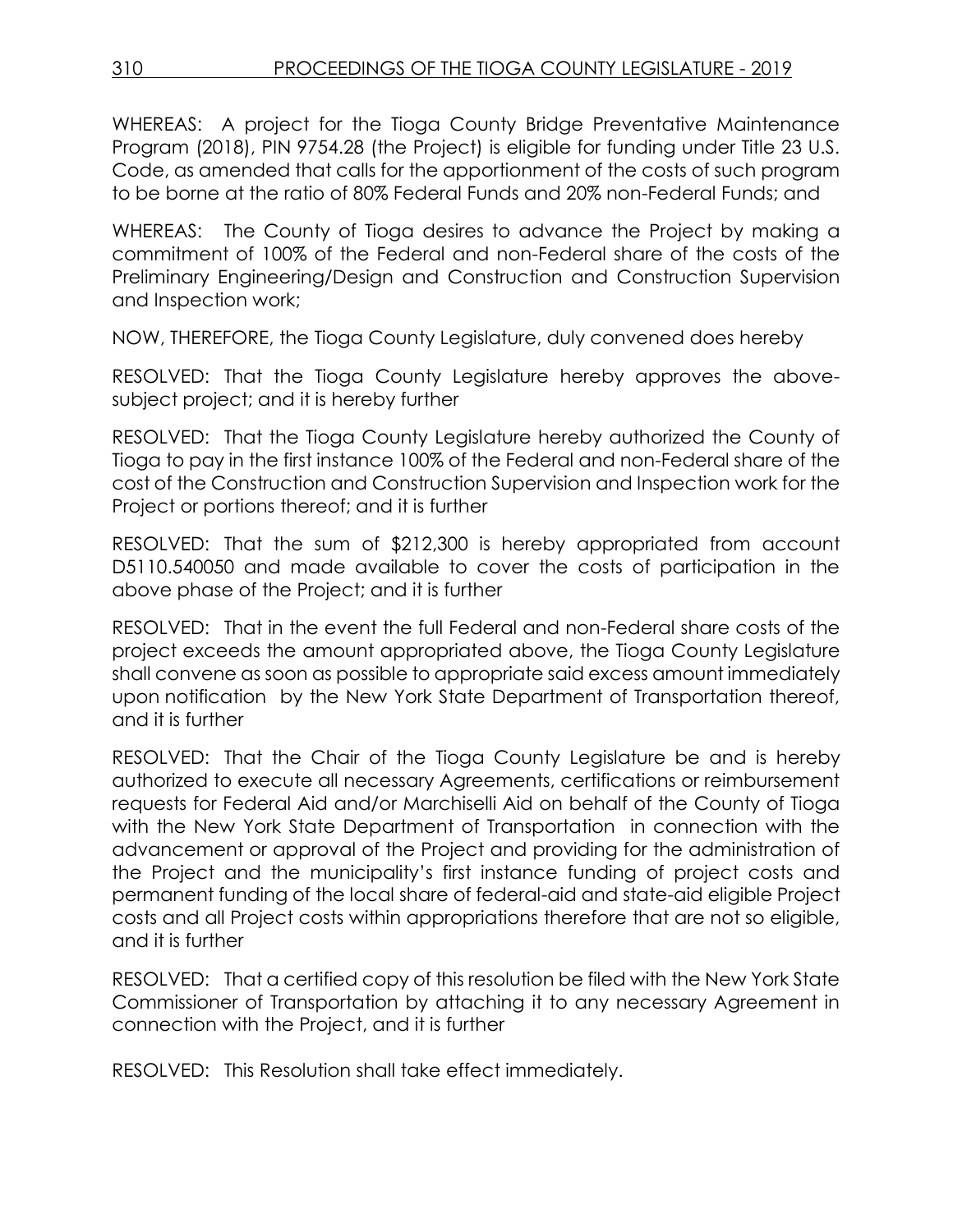# ROLL CALL VOTE

Yes – Legislators Standinger, Sullivan, Weston, Balliet, Hollenbeck, Mullen, Sauerbrey and Roberts.

No – None.

Absent – Legislator Monell.

RESOLUTION ADOPTED.

Legislator Roberts moved for the adoption of the following resolution, seconded by Legislator Standinger.

| REFERRED TO:          | <b>PUBLIC WORKS COMMITTEE</b>                                                                                                            |
|-----------------------|------------------------------------------------------------------------------------------------------------------------------------------|
| RESOLUTION NO. 245-19 | AWARD INSPECTION SERVICES TO<br>MCFARLAND JOHNSON FOR<br><b>PHASE 4 OF BRIDGE PREVENTATIVE</b><br><b>MAINTENANCE PROJECT PIN 9754.28</b> |

WHEREAS: The Preventative Maintenance Bridge Program has been placed on the FHWA Program and will have several phases; and

WHEREAS: McFarland Johnson, Binghamton NY did the design for this project; and

WHEREAS: The Commissioner of Public Works received a Phase 4 proposal for inspection services for this project from McFarland Johnson, Binghamton NY; and

WHEREAS: The proposal for this bridge came in at \$19,684; therefore be it

RESOLVED: That the Tioga County Legislature award the inspection services contract for Phase 4 of the Preventative Maintenance Project to McFarland Johnson, Binghamton NY not to exceed \$19,684 to be paid out of the Bridge Projects Account D5110.540050.

#### ROLL CALL VOTE

Yes – Legislators Standinger, Sullivan, Weston, Balliet, Hollenbeck, Mullen, Sauerbrey and Roberts.

No – None.

Absent – Legislator Monell.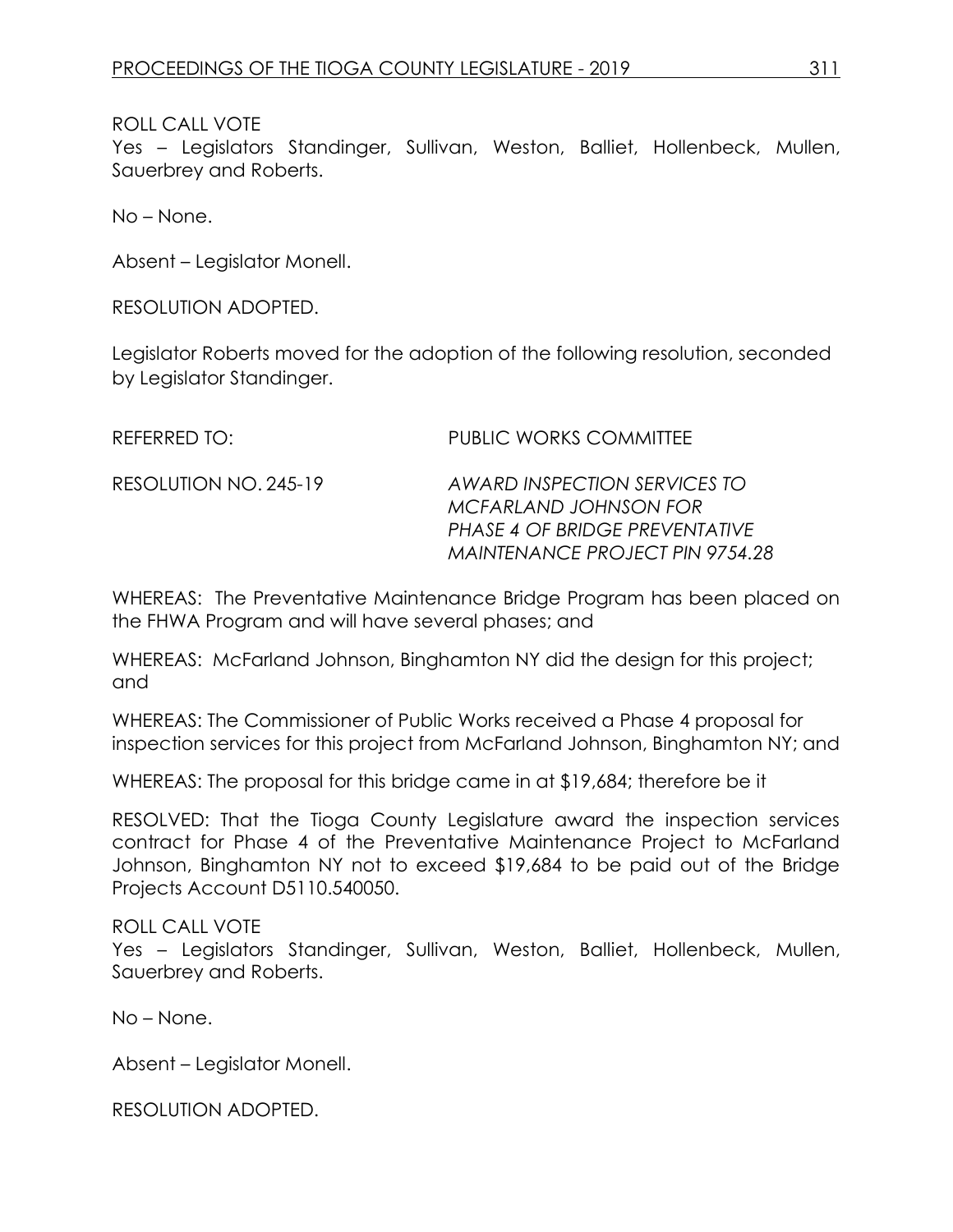Legislator Roberts moved for the adoption of the following resolution, seconded by Legislator Standinger.

REFERRED TO: PUBLIC WORKS

RESOLUTION NO. 246-19 *APPROVE SUPPLEMENTAL* 

*AGREEMENT FOR BRIDGE PREVENTATIVE MAINTENANCE PHASE 4 – DESIGN SERVICES* 

WHEREAS: The Bridge Preventative Maintenance Project PIN: 9754.28 has been placed on the FHWA Program; and

WHEREAS: The project will be funded as follows:

| FEDERAL: | 80% |
|----------|-----|
| STATE:   | 15% |
| LOCAL:   | 5%  |

and

WHEREAS: McFarland Johnson was awarded the design services on Resolution 90- 18; and

WHEREAS: A supplemental agreement was submitted to cover additional costs for additional preliminary design phase services in the amount of \$6,740; therefore be it

RESOLVED: That the Tioga County Legislature approves the Supplemental Agreement for McFarland Johnson, Binghamton, NY to provide additional design services not to exceed an extra \$6,740, for a new total of \$36,112 to be paid out of the Bridge Projects Account D5110.540050.

ROLL CALL VOTE

Yes – Legislators Standinger, Sullivan, Weston, Balliet, Hollenbeck, Mullen, Sauerbrey and Roberts.

No – None.

Absent – Legislator Monell.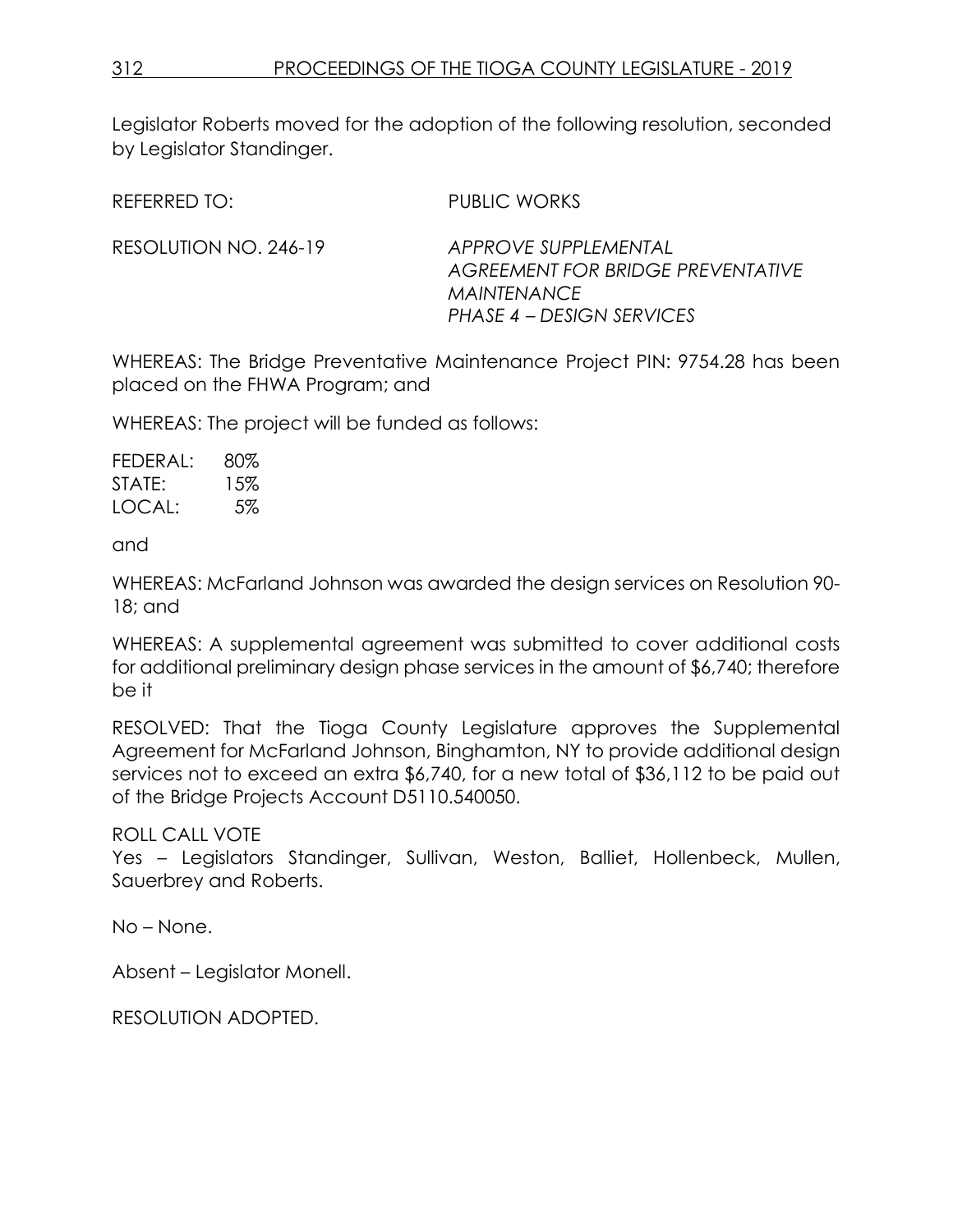Legislator Roberts moved for the adoption of the following resolution, seconded by Legislator Standinger.

RESOLUTION NO. 247-19 *SOLAR SUBSCRIPTION FOR DEMAND-ONLY BETWEEN TIOGA COUNTY AND RENOVUS*

WHEREAS: Tioga County Department of Public Works is always trying to find ways to save Tioga County taxpayers; and

WHEREAS: Tioga County has become a popular area for solar development; and

WHEREAS: Since Tioga County has a fixed energy contract for most of our electric supply with Constellation until November 2020, we can only take advantage of the demand side of our energy costs; and

WHEREAS: Renovus Solar is one of these developers and they offer a Solar Subscription that gives a 10% discount on energy to offset demand charges; therefore be it

RESOLVED: That the Tioga County Legislature authorizes and directs the Chair of the Legislature or their designee to enter into Solar Subscription Demand-Only contract upon approval by the County Attorney.

# ROLL CALL VOTE

Yes – Legislators Standinger, Sullivan, Weston, Balliet, Hollenbeck, Mullen, Sauerbrey and Roberts.

No – None.

Absent – Legislator Monell.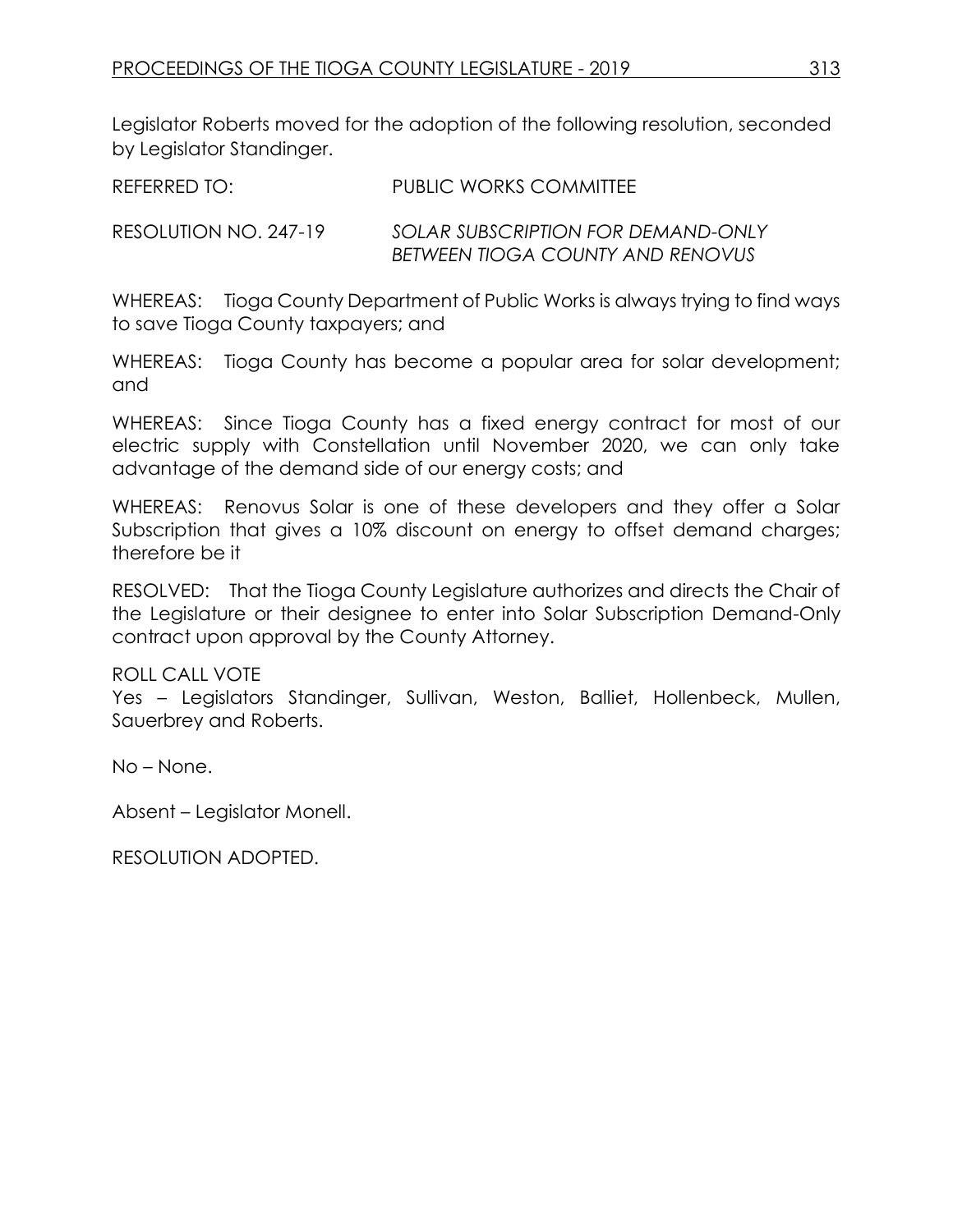Legislator Balliet moved for the adoption of the following resolution, seconded by Legislator Hollenbeck.

| <b>REFERRED TO:</b>   | ADMINISTRATIVE SERVICES COMMITTEE                                                                                                                                                                        |
|-----------------------|----------------------------------------------------------------------------------------------------------------------------------------------------------------------------------------------------------|
|                       | <b>FINANCE/LEGAL COMMITTEE</b>                                                                                                                                                                           |
| RESOLUTION NO. 248-19 | AUTHORIZE COUNTY TREASURER'S OFFICE TO<br><b>CREATE REVENUE ACCOUNTS WITHIN BOARD OF</b><br>ELECTIONS BUDGET, IN ORDER TO RECEIVE GRANT<br>FUNDING FROM THE STATE BOARD OF ELECTIONS<br>AND AMEND BUDGET |

WHEREAS: Pursuant to the Chapter 53 Aid to Localities and Chapter 54 Capital Projects Laws of 2019, signed by Governor Cuomo on April 12, 2019, Tioga County has been allocated funds through the New York State Board of Elections for the respective purposes of implementing Early Voting and purchasing electronic poll books; and

WHEREAS: The Tioga County Board of Elections has no revenue lines in the 2019 operating budget designated to receive such funds; therefore be it

RESOLVED: That the Tioga County Treasurer's Office is authorized to create revenue accounts, amend 2019 budget and accept State Aid within the Board of Elections Capital Budget (Org. H1450) in order to receive grant funding from the State Board of Elections related to Early Voting and the procurement of electronic poll books as follows:

To: A1450 439060 EV19 State Aid Election-Early Voting Funds \$15,000

Legislator Sullivan spoke. "New York State is requiring early voting and it goes into effect this year. Based on Tioga County's population, we need to have at least one location open for early voting for a period of 10 days; including two weekends. The cost of this just in Tioga County for this year is roughly \$143,000. A big chunk of this is new software and devices that have to be purchased. I just want people to be aware that this is a costly undertaking and you can imagine what larger counties with larger populations have to do and the costs to them".

Legislator Standinger spoke. "This is yet another unfunded mandate from our equivalence in Albany".

ROLL CALL VOTE

Yes – Legislators Standinger, Sullivan, Weston, Balliet, Hollenbeck, Mullen, Sauerbrey and Roberts.

No – None.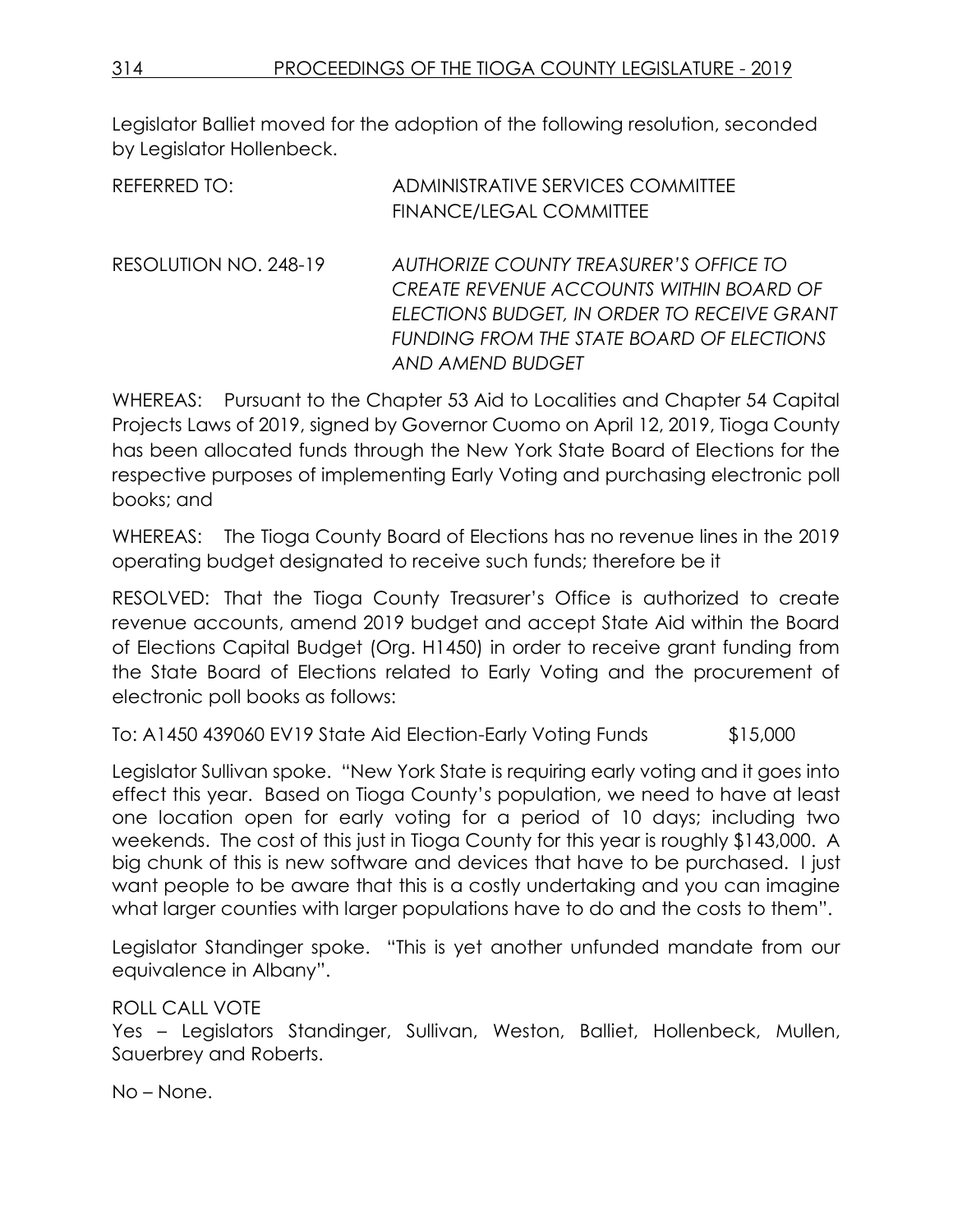Absent – Legislator Monell.

RESOLUTION ADOPTED.

Legislator Balliet moved for the adoption of the following resolution, seconded by Legislator Sullivan.

| REFERRED TO:          | ADMINISTRATIVE SERVICES COMMITTEE<br>FINANCE/LEGAL COMMITTEE                                                         |
|-----------------------|----------------------------------------------------------------------------------------------------------------------|
| RESOLUTION NO. 249-19 | APPROVE ELECTRONIC POLL BOOKS CAPITAL<br><b>GRANT TO REIMBURSE TIOGA COUNTY FOR</b><br>ELECTRONIC POLL BOOK PURCHASE |

WHEREAS: As part of the State Fiscal Year (SFY) 2019/20 budget, Governor Cuomo signed into law Chapter 54 of the Laws of 2019 on April 12, 2019; and

WHEREAS: Such law implemented the Electronic Poll Book Capital Grant to reimburse \$14 million to County Boards for local dollars spent to further implement capital purchase of e-poll books and associated software, on-demand ballot printers and related cybersecurity software; and

WHEREAS: Counties are anticipated to receive \$15,000 of such funds per planned early voting site, with the remainder of the funds being distributed to counties based on number of registered voters as of February 1, 2019; and

WHEREAS: The reimbursement program requires each County Board of Elections to provide a capital projects grant program workplan / budget, which will require a narrative summary, description of expenditures and other metrics; and

WHEREAS: On August 8, 2019, a proposed grant contract from the New York State Board of Elections for \$42,108.51 was received by the Tioga County Board of Elections to be reviewed and signed by the Election Commissioners, Treasurer or other authorized county representative, and notarized; therefore be it

RESOLVED: That the Tioga County Board of Elections is approved to submit the signed paperwork to the NY State Board of Elections in order for Tioga County to be eligible for reimbursement of the aforesaid amount, after the purchase of electronic poll books.

# ROLL CALL VOTE

Yes – Legislators Standinger, Sullivan, Weston, Balliet, Hollenbeck, Mullen, Sauerbrey and Roberts.

No – None.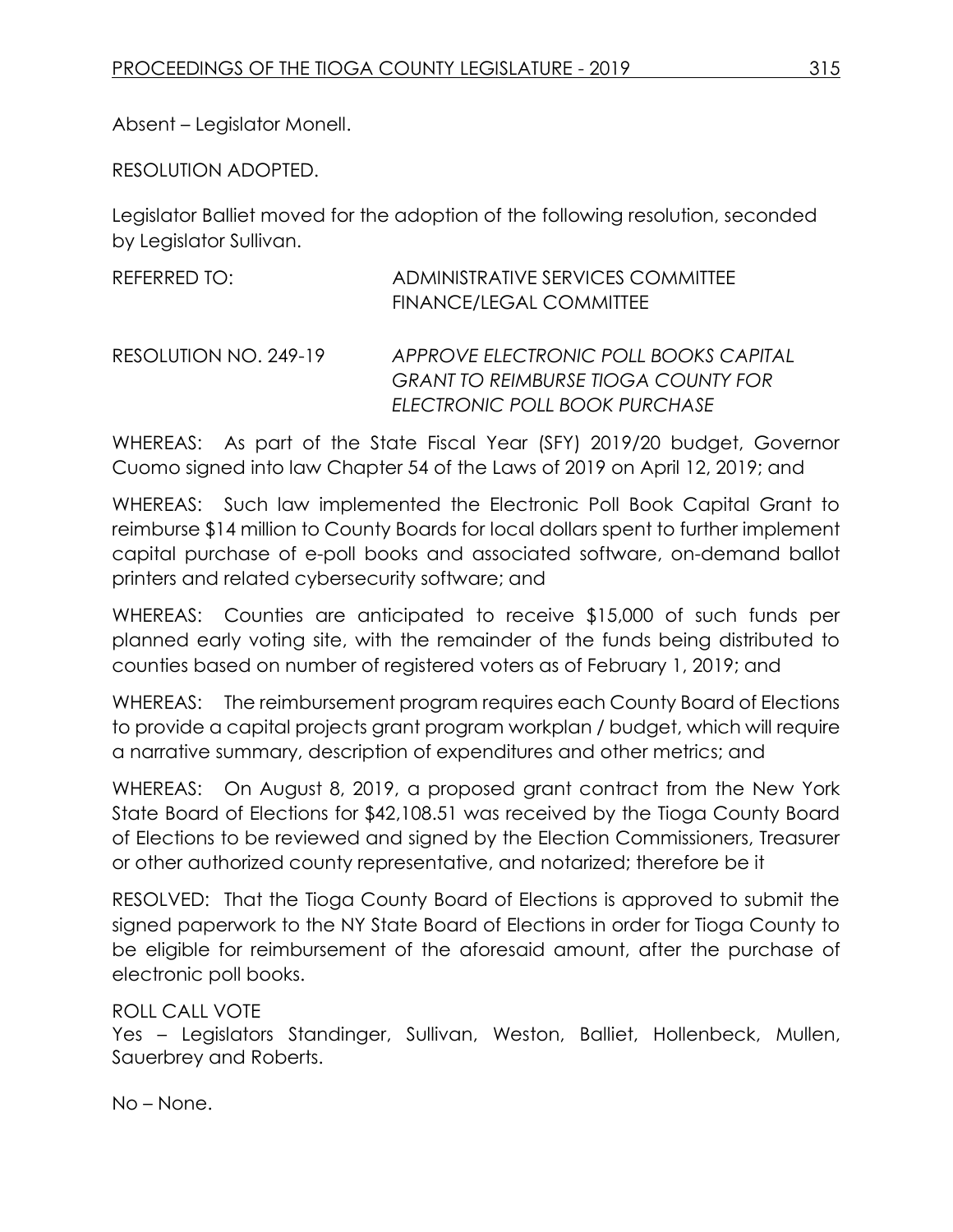Absent – Legislator Monell.

RESOLUTION ADOPTED.

Legislator Balliet moved for the adoption of the following resolution, seconded by Legislator Hollenbeck.

| REFERRED TO:          | ADMINISTRATIVE SERVICES COMMITTEE<br>FINANCE/LEGAL COMMITTEE                         |
|-----------------------|--------------------------------------------------------------------------------------|
| RESOLUTION NO. 250-19 | AUTHORIZE FUNDING FOR TIOGA COUNTY BOARD<br>OF ELECTIONS TO PURCHASE ELECTRONIC POLL |
|                       | <b>BOOKS AND AMEND BUDGET</b>                                                        |

WHEREAS: Governor Cuomo signed Chapter 6 of the Laws of 2019 on January 24, 2019, mandating the implementation of Early Voting in New York State starting with the 2019 general election, and Chapter 55 on April 12, 2019, authorizing the use of electronic poll books in New York State; and

WHEREAS: The NYS Board of Elections has certified electronic poll book systems from three vendors for use in New York State, and NYS Office of General Services has awarded or is in the process of awarding statewide contracts with said vendors; and

WHEREAS: Electronic poll books will be instrumental in implementing early voting due to the necessity of tracking and uploading voter history at the end of each day of early voting to prevent voter fraud; and

WHEREAS: On-demand ballot printers are a necessity for early voting to ensure that each early voter from anywhere in the county is issued the correct ballot for their district; and

WHEREAS: Tioga County has over 33,000 registered voters and it is recommended to have one electronic poll book per 500 voters plus spares, hence Tioga County requires 68 electronic poll books; and

WHEREAS: Election Commissioners anticipate the need for four (4) on-demand ballot printers (one redundant) in busy election years for our early voting center; and

WHEREAS: Tioga County will have one (1) early voting center and 18 Election Day poll sites, and will require a secure router to facilitate communication among e poll book devices for each of these sites; and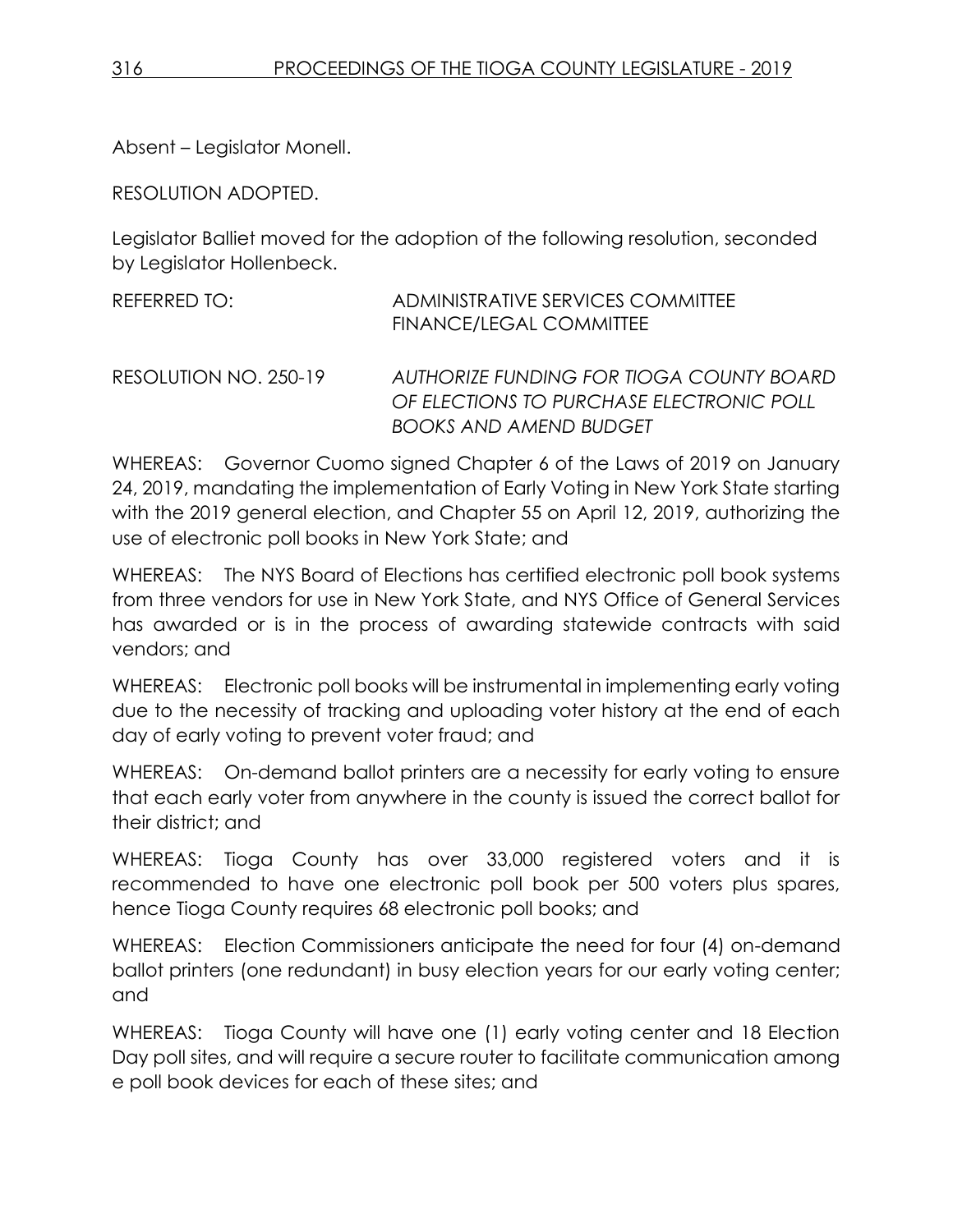WHEREAS: The cost of 68 electronic poll book systems from the desired vendor, Robis, Inc., has been quoted at \$1,762 each (hardware and software) plus a \$5,000 implementation fee, for a total of \$124,816; and

WHEREAS: The cost of four on-demand ballot printers is quoted at \$595 each for a total of \$2,380; and

WHEREAS: The cost of 19 secure routers (Peplink Soho Pepwave Multi Homed Router) is quoted at \$200 each, for a total of \$3,800; and

WHEREAS: The Tioga County Board of Elections has \$7,000 available under computer and equipment budget lines to apply to aforesaid expenses; therefore be it

RESOLVED: That the Tioga County Board of Elections 2019 budget be amended to include an additional \$124,000 under the Election Expense line (A1450 – 540490) in order to procure electronic poll books and facilitate smooth election operations as follows:

|     | From: A1450 520090 Computer<br>A1450 520130 Equipment                                                     |     | 2,000.00<br>5,000.00     |
|-----|-----------------------------------------------------------------------------------------------------------|-----|--------------------------|
| To: | H1450 520490 EP19 Capital Election Expense                                                                | \$. | 7,000.00                 |
|     | From: H1450 439060 EP19 State Aid Election Electronic<br>Poll Books<br>H1450 440890 EP19 Federal Aid HAVA |     | \$42,109.00<br>88,891.00 |
|     | To: H1450 520490 EP19 Capital Election Expense<br><b>Electronic Poll Books</b>                            |     | \$124,000.00             |

ROLL CALL VOTE

Yes – Legislators Standinger, Sullivan, Weston, Balliet, Hollenbeck, Mullen, Sauerbrey and Roberts.

No – None.

Absent – Legislator Monell.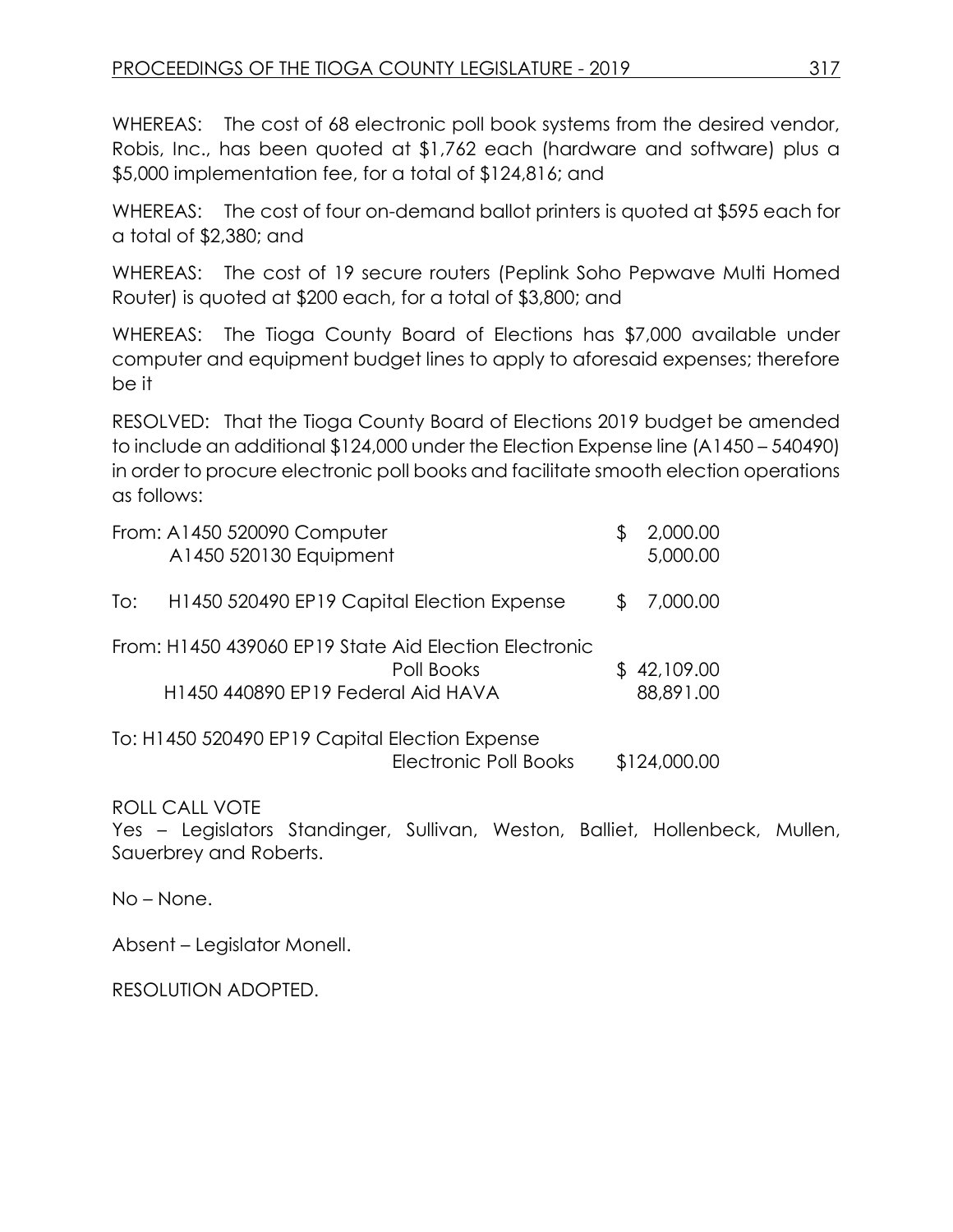Legislator Sullivan moved for the adoption of the following resolution, seconded by Legislator Hollenbeck.

| REFERRED TO:          | LEGAL/FINANCE COMMITTEE<br>PERSONNEL COMMITTEE                                                                                                                      |
|-----------------------|---------------------------------------------------------------------------------------------------------------------------------------------------------------------|
| RESOLUTION NO: 251-19 | ABOLISH POSITION IN TREASURER'S<br>OFFICE AND CREATE POSITION IN LAW<br>DEPARTMENT: TRANSFER FUNDS FROM TREASURER<br><b>BUDGET TO LAW BUDGET AND MODIFY BUDGETS</b> |

WHEREAS: Legislative approval is required to abolish and create positions within Tioga County employment; and

WHEREAS: Budget modifications and transfer of funds require Legislative approval; now therefore be it

RESOLVED: That the position of Paralegal in the Treasurer's Officer currently held by Kevin Humes be and hereby is abolished retroactive to August 31, 2019; and be it further

RESOLVED: That the position of Paralegal be created in the Law Department retroactive to August 31, 2019; and be it further

RESOLVED: That the position of Paralegal in the Law Department be filled by Kevin Humes at his current rate of pay of \$38,081 retroactive to August 31, 2019; and be it further

RESOLVED: That the following budget modification and transfer of funds be made:

| FROM: | A1325-510010 - Treasurer's Full-time payroll | \$13,131.00    |
|-------|----------------------------------------------|----------------|
|       | A1325-581088 - Retirement                    | 841.20         |
|       | A1325-583088 - Social Security               | \$<br>859.16   |
|       | A1325-584088 - Workers Comp                  | 527.76         |
|       | A1325-585588 - Disability                    | \$<br>34.80    |
|       | A1325-586088 - Health Insurance/HRA          | \$<br>2,895.04 |
|       | A1325-588988 - EAP                           | \$<br>4.48     |
| TO:   | A1420-510010 - Law Full-time payroll         | \$13,131.00    |
|       | A1420-581088 - Retirement                    | 841.20         |
|       | $A1420-583088 - Social Security$             | \$<br>859.16   |
|       | A1420-584088 - Workers Comp                  | 527.76         |
|       | $A1420-585588 - Disability$                  | \$<br>34.80    |
|       | A1420-586088 - Health Insurance/HRA          | \$2,895.04     |
|       | A1420-588988 - EAP                           | \$<br>4.48     |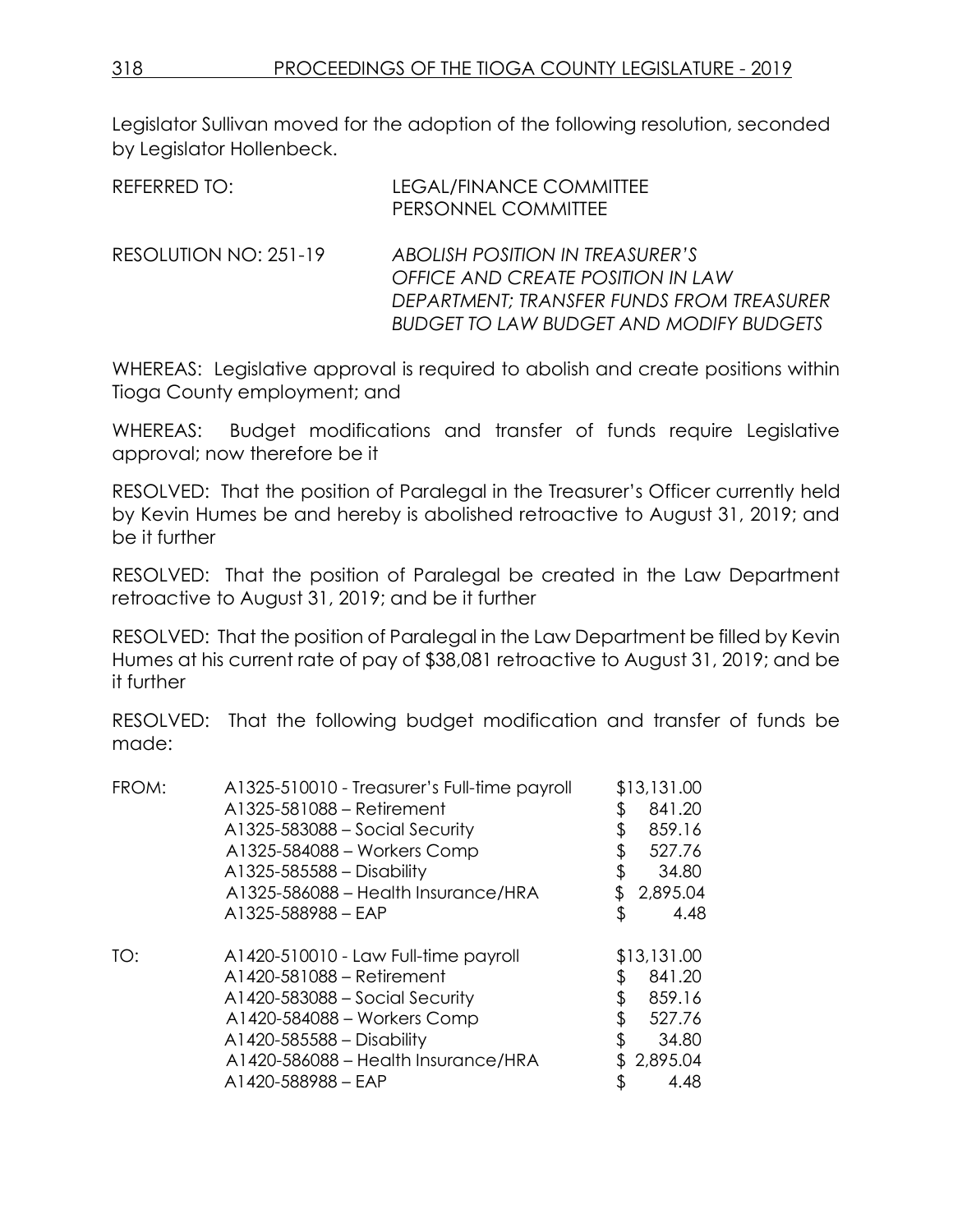### ROLL CALL VOTE

Yes – Legislators Standinger, Sullivan, Weston, Balliet, Hollenbeck, Mullen, Sauerbrey and Roberts.

No – None.

Absent – Legislator Monell.

RESOLUTION ADOPTED.

Legislator Standinger moved for the adoption of the following resolution, seconded by Legislator Hollenbeck.

| REFERRED TO:          | <b>HEALTH AND HUMAN SERVICES COMMITTEE</b><br><b>PERSONNEL COMMITTEE</b> |  |
|-----------------------|--------------------------------------------------------------------------|--|
| RESOLUTION NO. 252-19 | ABOLISH/CREATE POSITION (MENTAL HYGIENE)                                 |  |

WHEREAS: Legislative approval is required for the abolishment and creation of positions within Tioga County; and

WHEREAS: Due to retirement, the position of Supervising Certified Alcohol & Drug Counselor (CSEA SG XV, \$54,288 - \$54,988) has been vacant within the Mental Hygiene Department since August 8, 2019; and

WHEREAS: Upon review of this vacancy against mandated state requirements, the Director of Community Services has determined that a new classification would better serve current program needs within her department; and

WHEREAS: The Personnel Officer has reviewed a new position duties statement submitted by the Director of Community Services and has determined a new classification is appropriate and would represent a cost savings; and

RESOLVED: That the vacant position of Supervising Certified Alcohol & Drug Counselor be abolished and the position of Peer Advocate (CSEA SG VI, \$31,346 – 32,046) be created and available to fill effective September 14, 2019.

#### ROLL CALL VOTE

Yes – Legislators Standinger, Sullivan, Weston, Balliet, Hollenbeck, Mullen, Sauerbrey and Roberts.

No – None.

Absent – Legislator Monell.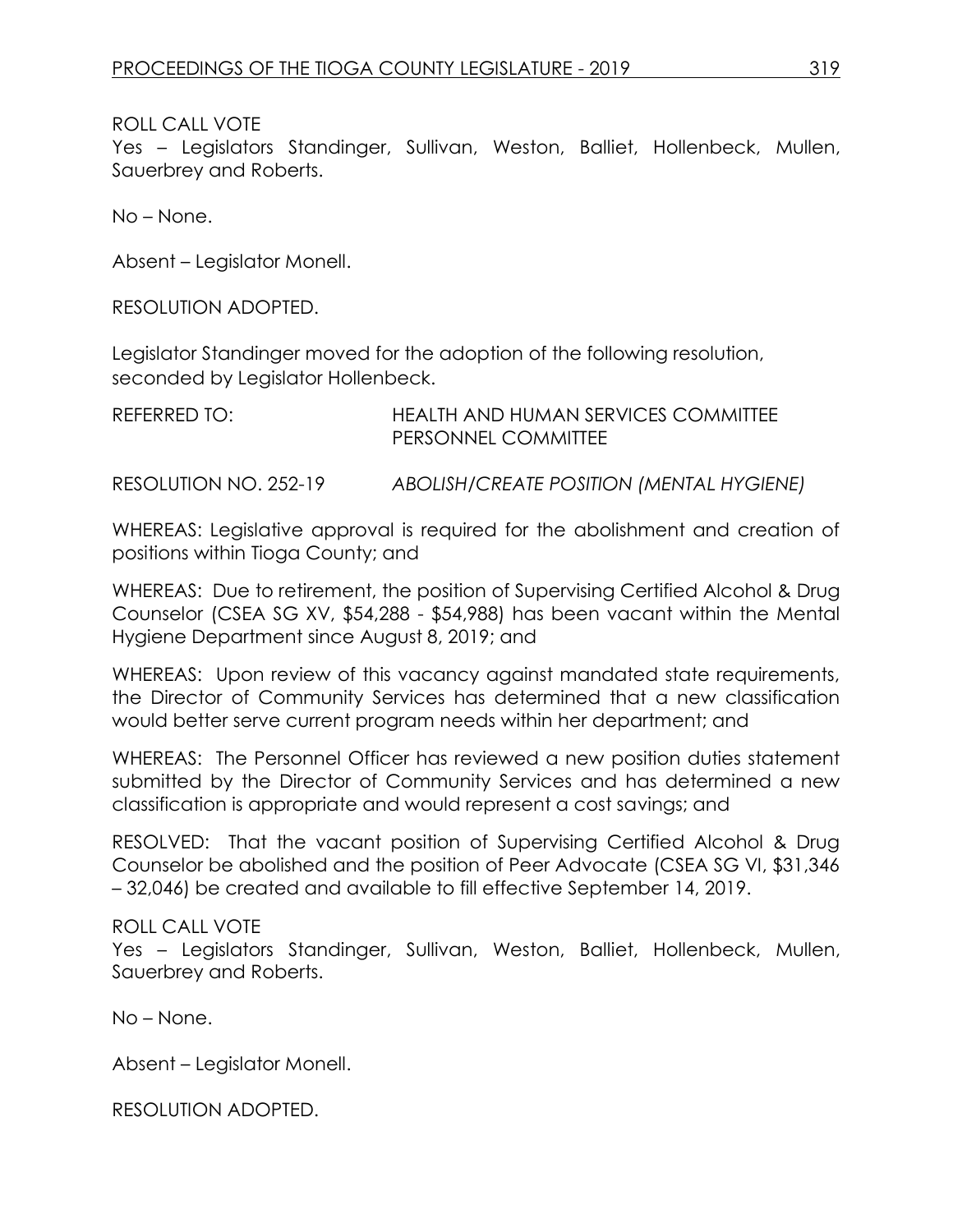Legislator Standinger moved for the adoption of the following resolution, seconded by Legislator Hollenbeck.

| REFERRED TO:          | HEALTH & HUMAN SERVICES COMMITTEE<br>PERSONNEL COMMITTEE |
|-----------------------|----------------------------------------------------------|
| RESOLUTION NO. 253-19 | AUTHORIZE POSITION RECLASSIFICATIONS<br>SOCIAL SERVICES  |

WHEREAS: Legislative approval is required for any position reclassification; and

WHEREAS: As a result of a recent retirement, one Social Services Employment Specialist position (CSEA Grade VII) became vacant on August 24, 2019; and

WHEREAS: The Commissioner of Social Services has determined that a Caseworker position (CSEA grade XI) will better meet the needs of the agency in light of the significant growth in hotline activity and the resulting foster care work; and

WHEREAS: There is a vacant Office Specialist I position (CSEA grade III) in the Department of Social Services which the Commissioner would like to reclassify to Social Welfare Examiner (CSEA grade VI) in order to better serve the work demands; and

WHEREAS: The Personnel Officer is in agreement with the reclassifications; and

WHEREAS: The net budgetary impact for both changes will be approximately +\$788 which the existing departmental budget can cover; therefore be it

RESOLVED: That one vacant position of Social Services Employment Specialist be reclassified to Caseworker with permission to fill effective September 14, 2019; and be it further

RESOLVED: That one vacant Office Specialist I position be reclassified to Social Welfare Examiner with permission to fill effective September 14, 2019; and be it further

RESOLVED: That said changes do not impact headcount for the Department of Social Services.

# ROLL CALL VOTE

Yes – Legislators Standinger, Sullivan, Weston, Balliet, Hollenbeck, Mullen, Sauerbrey and Roberts.

No – None.

Absent – Legislator Monell.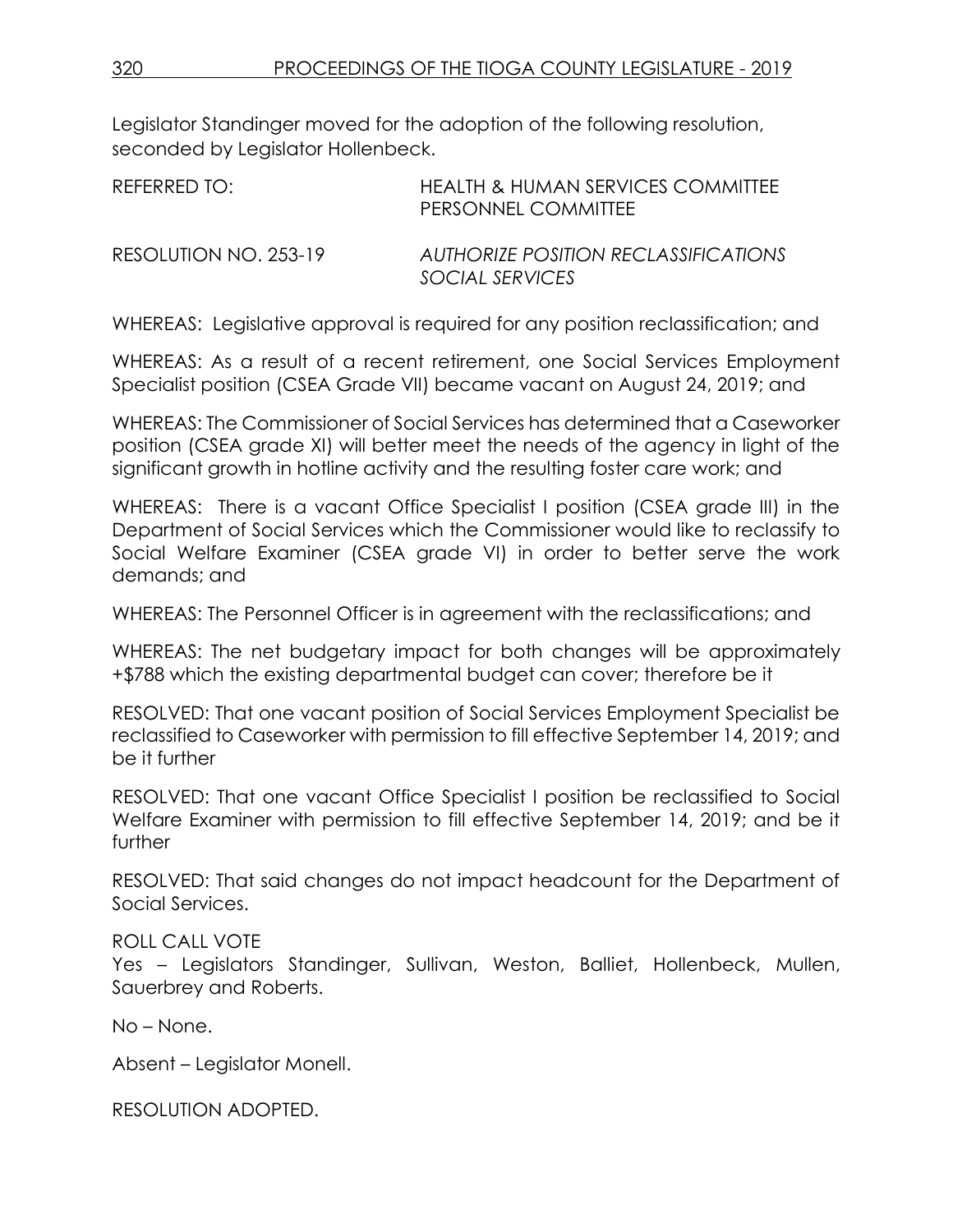Legislator Hollenbeck made a motion to have the following late-filed resolutions considered, seconded by Legislator Standinger and carried.

Legislator Hollenbeck moved for the adoption of the following resolution, seconded by Legislator Weston.

| REFERRED TO:          | PERSONNEL COMMITTEE<br>LEGAL/FINANCE COMMITTEE                                                 |
|-----------------------|------------------------------------------------------------------------------------------------|
| RESOLUTION NO. 254-19 | CREATE POSITION AND BACKFILL; INCREASE<br>HOURS OF TWO POSITIONS<br>DISTRICT ATTORNEY'S OFFICE |

WHEREAS: Legislative approval is required for creation of any new positions and for Non-Union hires; and

WHEREAS: CAP Court regulations will require staff of the District Attorney's Office to appear at AM and PM Cap Court sessions when arraignments occur and also recent justice reforms will require District Attorney staff to prepare and present motions and discovery packets; and

WHEREAS: Current staffing level will not accommodate the additional workload resulting from the new regulations; and

WHEREAS: The District Attorney is compelled to comply with the Public Officers Law which requires the second in command within each District Attorney's Office to reside within the County; therefore be it

RESOLVED: That one part-time (2 days/week) position of Chief Assistant District Attorney (Non-Union salary range \$29,500 – \$30,238) shall be created effective September 30, 2019 and Palmer Pelella, a resident of Tioga County, shall be appointed at an annual salary of \$30,000; and be it further

RESOLVED: That the position of 2<sup>nd</sup> Assistant District Attorney shall increase from 4 days per week to full-time effective September 30, 2019 and Sandra Cardone shall be appointed to that position effective September 30, 2019 at an annual salary of \$65,000 to serve as the Office's compliance lawyer, preparing motions and discovery packets; and be it further

RESOLVED: That one part-time Typist position shall be reclassified to Confidential Assistant and increase in hours from 17 up to 29 per week at an hourly rate of \$12.94, and Joan Roberts shall be provisionally appointed to that position effective September 30, 2019; and be it further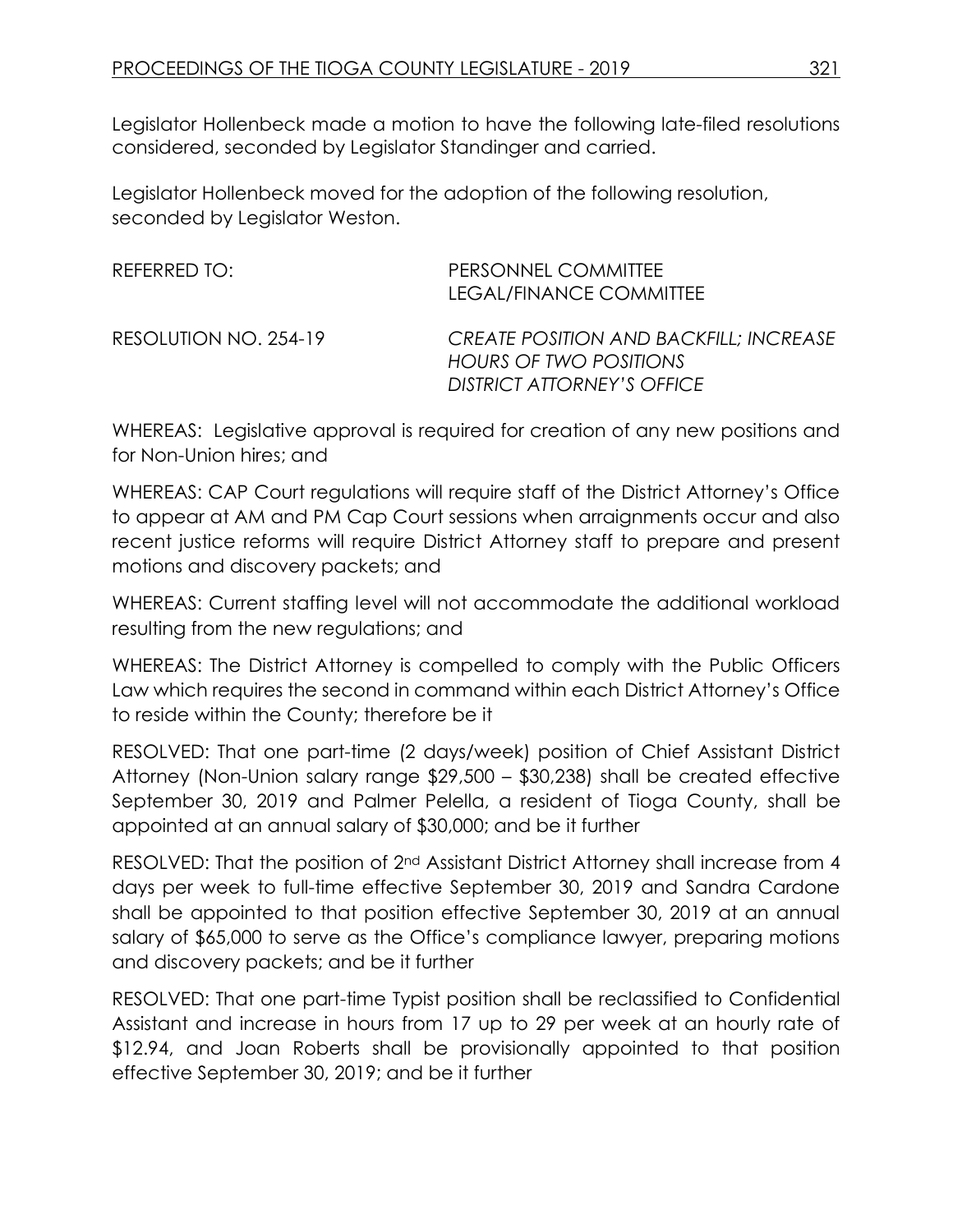# 322 PROCEEDINGS OF THE TIOGA COUNTY LEGISLATURE - 2019

RESOLVED: That the Chief Assistant District Attorney and all Assistant District Attorneys shall serve in rotation for evening CAP Court and after CAP Court has been in operation for at least three months, the District Attorney may then approach the County Legislature requesting additional compensation for all attorneys, if the additional evening CAP Court workload warrants it; and be it further

RESOLVED: That the District Attorney's Office authorized full-time headcount for 2019 shall increase from 4 to 5 and part-time headcount shall remain at 3.

Legislator Mullen spoke. "This is another example of the change in the criminal justice system in New York State where the burden is now upon the people and is costing the County over \$100,000 in the next couple of years and requiring more and more positions. Plus, establishing the CAP Court is another example of overreach from Albany. Unnecessary."

Legislator Standinger spoke. "This is to remedy a non-existent issue Upstate. This is to address issues in the Downstate area. Albany technically thinks one size fits all".

### ROLL CALL VOTE

Yes – Legislators Standinger, Sullivan, Weston, Balliet, Hollenbeck, Mullen, Sauerbrey and Roberts.

No – None.

Absent – Legislator Monell.

RESOLUTION ADOPTED.

Legislator Sullivan moved for the adoption of the following resolution, seconded by Legislator Hollenbeck.

| REFERRED TO:          | FINANCE/LEGAL COMMITTEE                                                                                   |
|-----------------------|-----------------------------------------------------------------------------------------------------------|
| RESOLUTION NO. 255-19 | <b>REQUEST FOR A TRANSFER OF CONTINGENCY</b><br>FUNDS TO THE DISTRICT ATTORNEY AND AMEND<br><b>BUDGET</b> |

WHEREAS: The District Attorney's Office has a need for additional funds not in their 2019 budget to cover necessary expenses; and

WHEREAS: The District Attorney's budget historically had \$35,000.00 in their Trial Costs line item 540720 which was reduced by the budget officer in 2018 and 2019 and now does not have sufficient funds to cover Trial Costs; therefore be it